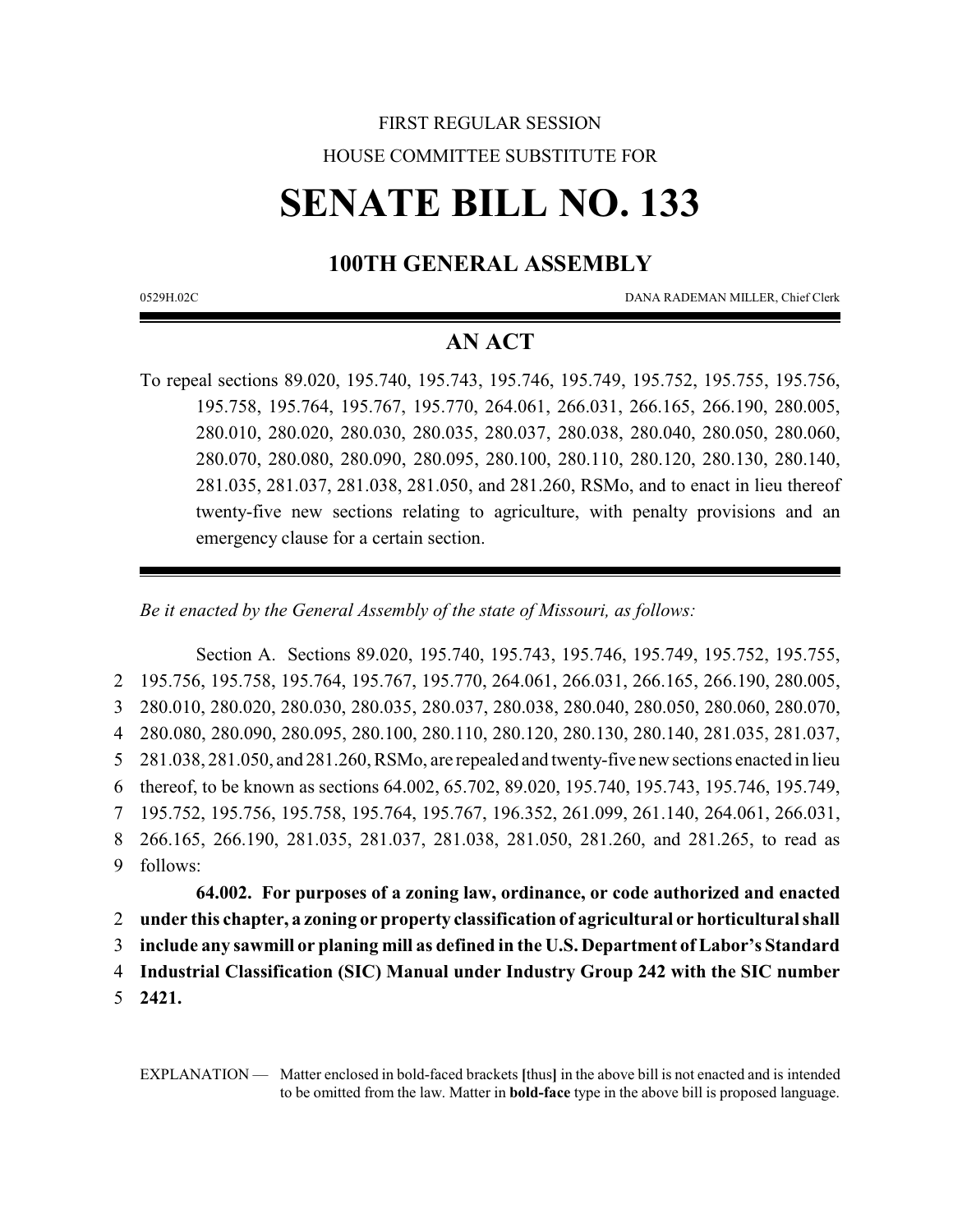**65.702. For purposes of a zoning law, ordinance, or code authorized and enacted under sections 65.650 to 65.700, a zoning or property classification of agricultural or horticultural shall include any sawmill or planing mill as defined in the U.S. Department of Labor's Standard Industrial Classification (SIC) Manual under Industry Group 242 with the SIC number 2421.**

89.020. 1. For the purpose of promoting health, safety, morals or the general welfare of the community, the legislative body of all cities, towns, and villages is hereby empowered to regulate and restrict the height, number of stories, and size of buildings and other structures, the percentage of lot that may be occupied, the size of yards, courts, and other open spaces, the density of population, the preservation of features of historical significance, and the location and use of buildings, structures and land for trade, industry, residence or other purposes.

 2. For the purpose of any zoning law, ordinance or code, the classification single family dwelling or single family residence shall include any home in which eight or fewer unrelated mentally or physically handicapped persons reside, and may include two additional persons acting as houseparents or guardians who need not be related to each other or to any of the mentally or physically handicapped persons residing in the home. In the case of any such residential home for mentally or physically handicapped persons, the local zoning authoritymay require that the exterior appearance of the home and property be in reasonable conformance with the general neighborhood standards. Further, the local zoning authoritymayestablish reasonable standards regarding the density of such individual homes in any specific single family dwelling neighborhood.

 3. No person or entity shall contract or enter into a contract which would restrict group homes or their location as described in this section from and after September 28, 1985.

 4. Any county, city, town or village which has a population of at least five hundred and whose boundaries are partially contiguous with a portion of a lake with a shoreline of at least one hundred fifty miles shall have the authority to enforce its zoning laws, ordinances or codes for one hundred yards beyond the shoreline which is adjacent to its boundaries. In the event that a lake is not large enough to allow any county, city, town or village to enforce its zoning laws, ordinances or codes for one hundred yards beyond the shoreline without encroaching on the enforcement powers granted another county, city, town or village under this subsection, the counties, cities, towns and villages whose boundaries are partially contiguous to such lake shall enforce their zoning laws, ordinances or orders under this subsection pursuant to an agreement entered into by such counties, cities, towns **[**and**] , or** villages.

 5. Should a single family dwelling or single family residence as **[**defined**] described** in subsection 2 of this section cease to operate for the purpose as set forth in subsection 2 of this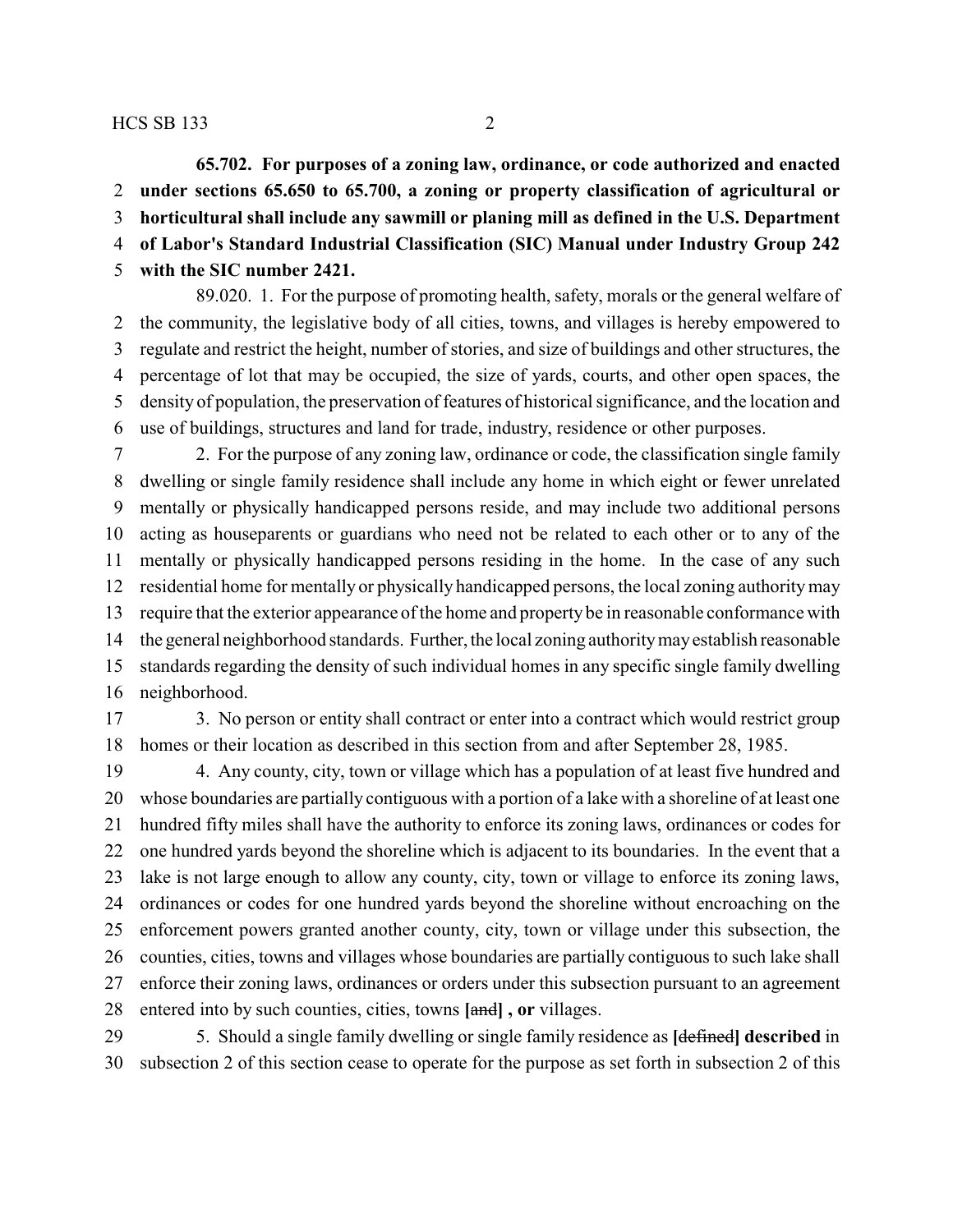section, any other use of such home, other than allowed by local zoning restrictions, must be approved by the local zoning authority.

 6. For purposes of any zoning law, ordinance or code the classification of single family dwelling or single family residence shall include any private residence licensed by the children's division or department of mental health to provide foster care to one or more but less than seven children who are unrelated to either foster parent by blood, marriage or adoption. Nothing in this subsection shall be construed to relieve the children's division, the department of mental health or any other person, firm or corporation occupying or utilizing any single family dwelling or single family residence for the purposes specified in this subsection from compliance with any ordinance or regulation relating to occupancy permits except as to number and relationship of occupants or from compliance with any building or safety code applicable to actual use of such single family dwelling or single family residence.

 7. Any city, town, or village that is granted zoning powers under this section and is located within a county that has adopted zoning regulations under chapter 64 may enact an ordinance to adopt by reference the zoning regulations of such county in lieu of adopting its own zoning regulations.

 **8. For purposes of any zoning law, ordinance, or code authorized and enacted under this section, a zoning or property classification of agricultural or horticultural shall include any sawmill or planing mill as defined in the U.S. Department ofLabor's Standard Industrial Classification (SIC) Manual under Industry Group 242 with the SIC number 2421.**

195.740. For the purposes of sections 195.740 to 195.773, the following terms shall mean:

 (1) **"Agricultural hemp propagule", any viable nonseed plant material used to cultivate industrial hemp including, but not limited to, transplants, cuttings, and clones; (2)** "Agricultural hemp seed", Cannabis sativa L. seed that meets any labeling, quality, or other standards set by the department of agriculture and that is intended for sale, is sold to, or

is purchased by registered **[**growers**] producers** for planting;

 **[**(2)**] (3)** "Crop", industrial hemp grown under a single registration; **[**(3)**] (4)** "Department", the Missouri department of agriculture;

 **[**(4) "Grain", Cannabis sativa L. seed used to make an industrial hemp commodity or product;**]**

 (5) **[**"Grower", a person, joint venture, or cooperative who is a Missouri resident or an entity that is domiciled in this state that produces industrial hemp;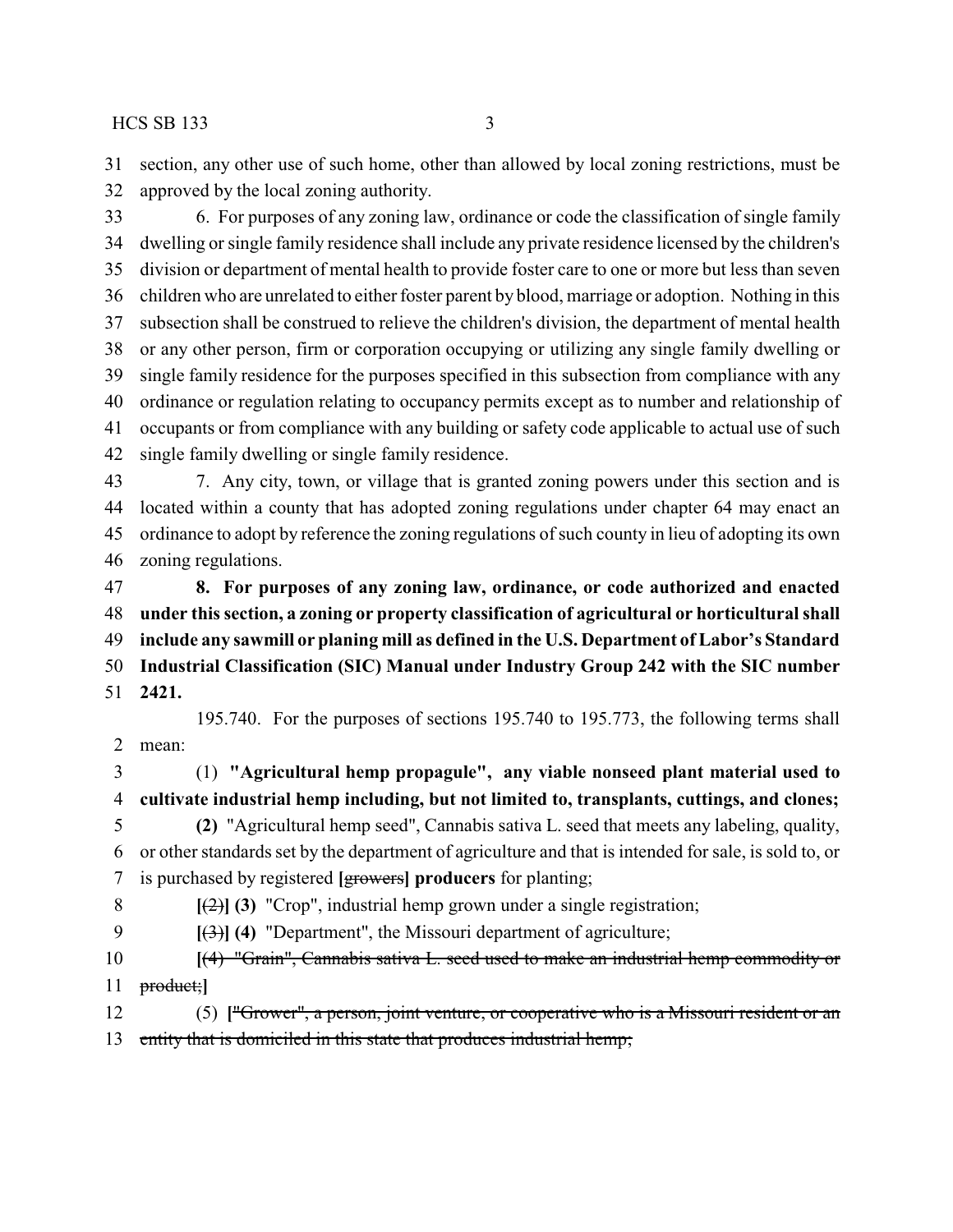14 (6) "Handler", a person, joint venture, or cooperative who is a Missouri resident or an 15 entity that is domiciled in this state that receives industrial hemp for processing into commodities, products, feed, or agricultural hemp seed;

 (7)**] "Indoor cultivation facility", any greenhouse or enclosed building or structure capable of continuous cultivation throughout the year that is not a residential building;**

 **(6)** "Industrial hemp plant monitoring system", a reporting system that includes, but is not limited to, testing, transfer reports, and data collection maintained by a **[**grower or handler**] producer or agricultural hemp propagule and seed permit holder** and available to the department for purposes of monitoring **viable [**agricultural hemp seed and**]** industrial hemp cultivated as an agricultural product from planting to final **[**packaging**] sale or transfer as a publicly marketable hemp product;**

 **(7) "Nonviable", plant material or agricultural hemp seed that is not capable of living or growing;**

**(8) "Produce", the cultivation and harvest of viable industrial hemp;**

 **(9) "Producer", a person who is a Missouri resident, or an entity that is domiciled in this state, who grows or produces viable industrial hemp;**

 **(10) "Publicly marketable product", any nonviable hemp material, including seed, stem, root, leaf, or floral material, that contains no material with a delta-9 tetrahydrocannabinol concentration exceeding three-tenths of one percent on a dry weight basis**.

195.743. **[**1. There is hereby created an "Industrial Hemp Agricultural Pilot Program", 2 in accordance with federal law, to be implemented by the department to study the growth, cultivation, processing, feeding, and marketing of industrial hemp.

 2.**] Viable** industrial hemp shall be an agricultural product that is subject to regulation by the department, including compliance with an industrial hemp plant monitoring system.

195.746. 1. Any **[**grower or handler**] producer** of industrial hemp shall obtain a registration from the department. **[**Growers and handlers engaged in the production of agricultural hemp seed shall obtain an agricultural hemp seed production permit. An agricultural 4 hemp seed production permit shall authorize a grower or handler to produce and handle agricultural hemp seed for sale to registered industrial hemp growers and handlers. The department shall make information that identifies sellers of agricultural hemp seed available to growers, and any seller**] Any producer** of agricultural hemp **[**seed**]** shall ensure that **[**the**] all agricultural hemp propagules and agricultural hemp** seed **[**complies**] comply** with any standards established by the department.

 2. **Any person who sells, distributes, or offers for sale any agricultural hemp propagule or agricultural hemp seed in the state shall obtain an agricultural hemp**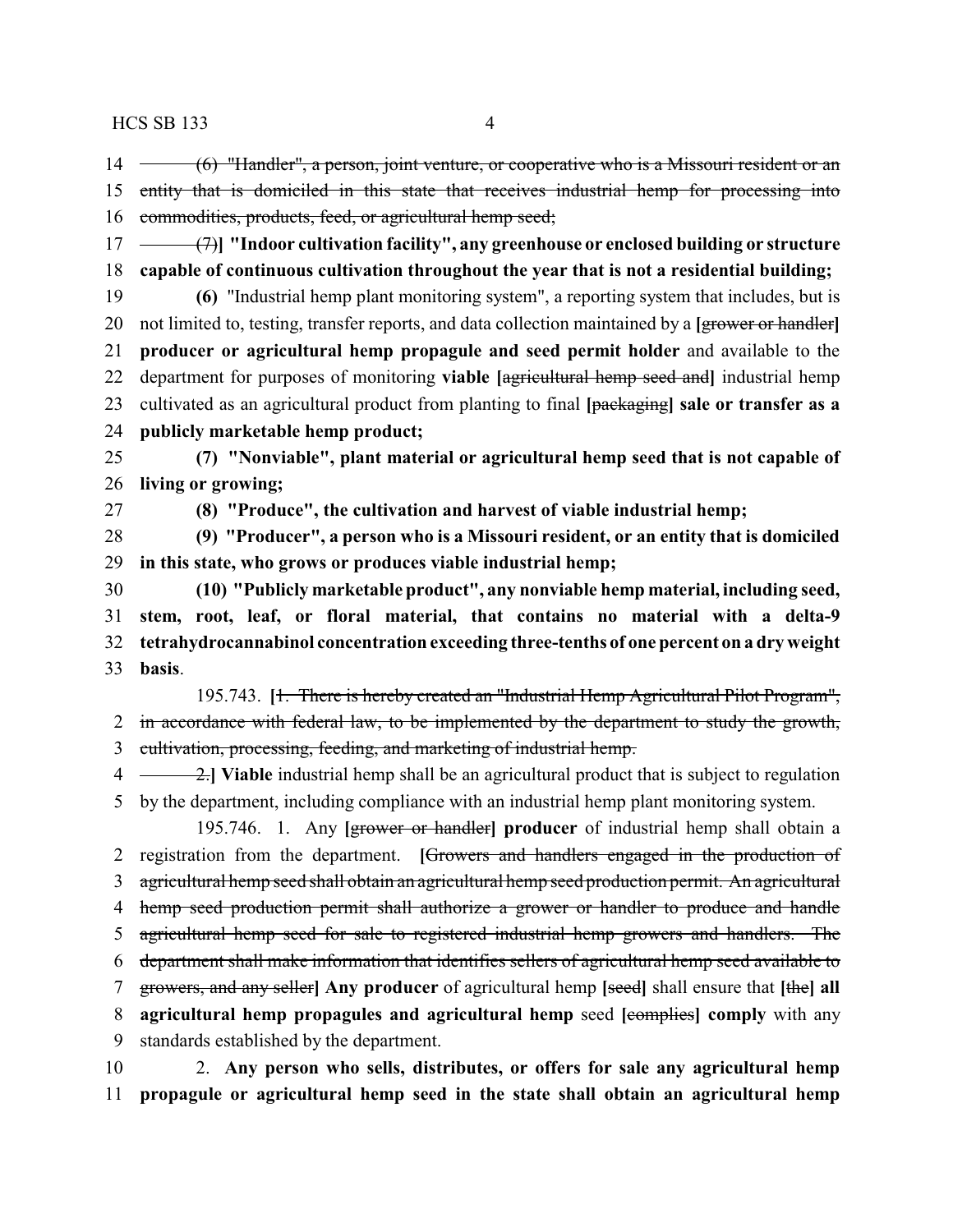**propagule and seed permit from the department. An agricultural hemp propagule and seed permit shall authorize a permit holder to sell, distribute, or offer for sale agricultural hemp propagules or agricultural hemp seed to registered producers or other permit holders. A permit holder is exempt from requirements in Chapter 266 if he or she only sells, distributes, or offers for sale agricultural hemp propagules or agricultural hemp seed. 3.** An application for an industrial hemp registration or agricultural hemp **propagule and** seed **[**production**]** permit shall include: (1) The name and address of the applicant;

 (2) The name and address of the industrial hemp or agricultural hemp **propagule or** seed operation;

 (3) **For any industrial hemp registration,** the global positioning system coordinates and legal description for the property used for the industrial hemp **[**or agricultural hemp seed**]** operation;

 (4) The application fee, as determined by the department, in an amount sufficient to cover the administration, regulation, and enforcement costs associated with sections 195.740 to 195.773; and

(5) Any other information the department deems necessary.

 **[**3.**] 4.** The department shall issue a registration **[**or permit**]** under this section to an applicant who meets the requirements of this section and section 195.749**[**,**] and** who satisfactorily completes a state and federal fingerprint criminal history background check under section 43.543**[**, who signs an acknowledgment that industrial hemp is an experimental crop, and who signs a waiver that holds the department harmless in the event a lawsuit occurs or if the growth, cultivation, processing, feeding, or marketing of industrial hemp or seed is later declared illegal under federal law**]**. The department may charge an applicant an additional fee for the cost of the fingerprint criminal history background check in addition to the registration **[**or permit**]** fee. **If required by federal law, the department shall require an applicant for an agricultural hemp propagule and seed permit to comply with the fingerprint criminal history background check requirements of this subsection.**

 **[**4.**] 5.** Upon issuance of a registration or permit, information regarding all **[**registration**] producers** and permit holders shall be forwarded to the Missouri state highway patrol.

 **[**5.**] 6.** An industrial hemp registration or agricultural hemp **propagule and** seed **[**production**]** permit is:

 (1) Nontransferable, except such registration or permit may be transferred to a **[**spouse or child**] person** who otherwise meets the requirements of a registrant or **[**permittee**] permit holder**, and the **[**spouse or child**] person** may operate under the existing registration or permit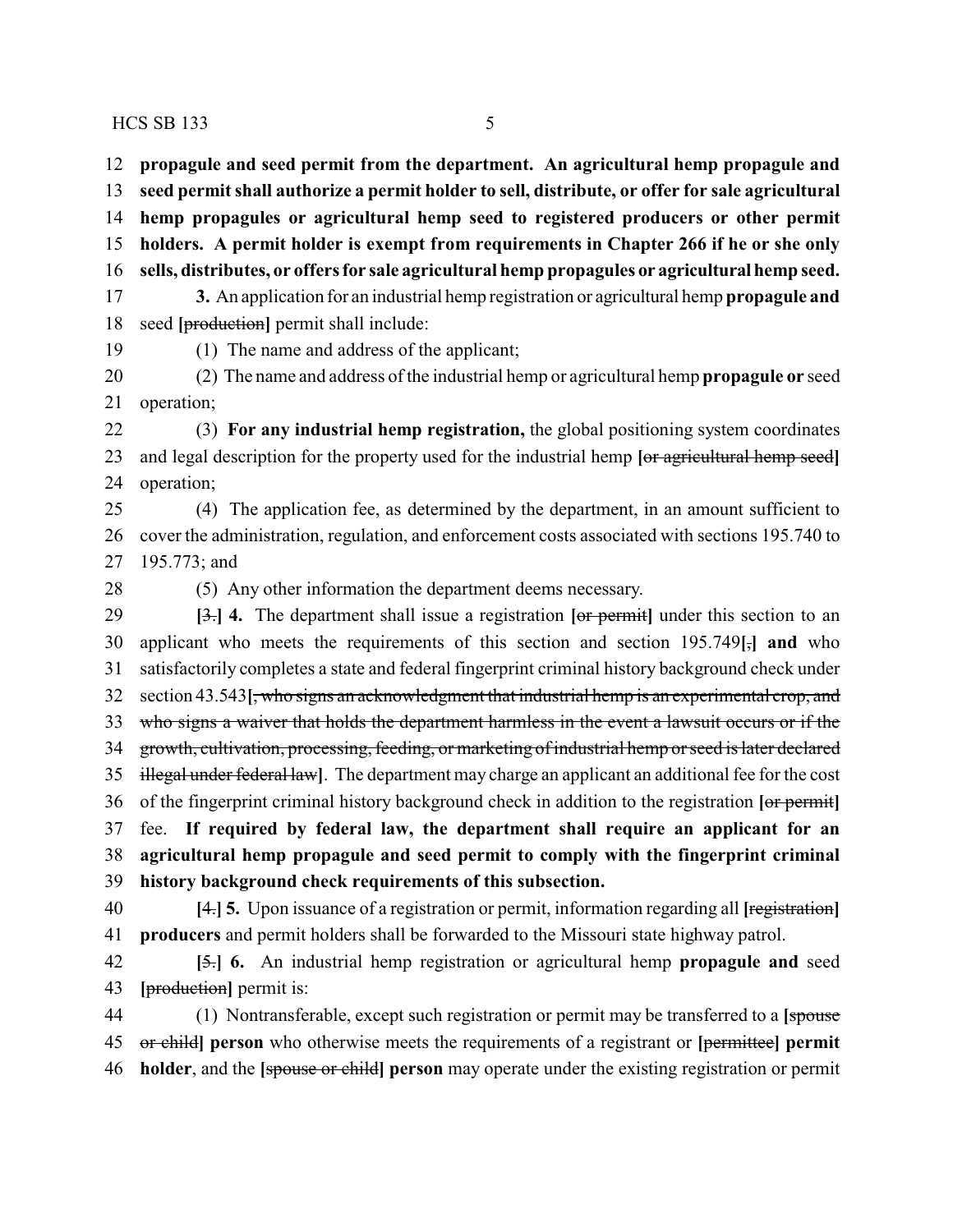until the registration or permit expires, at which time the renewal shall reflect the change of the

- registrant or **[**permittee**] permit holder**;
- (2) Valid for a three-year term unless revoked by the department; and
- (3) Renewable as determined by the department**, if the registrant or permit holder is found to be in good standing**.
- **7. Each individual parcel of ground or indoor cultivation facility with a separate legal description shall be required to obtain a separate registration unless the parcels are**
- **contiguous and owned by the same person of record.**
- 195.749. 1. The department may revoke, refuse to issue, or refuse to renew an industrial hemp registration or agricultural hemp **propagule and** seed **[**production**]** permit and mayimpose a civil penalty of not less than **[**two thousand**]** five hundred dollars or more than fifty thousand dollars for violation of:
- 

(1) A registration or permit requirement, term, or condition;

 (2) Department rules relating to **[**growing or handling**] the production of** industrial hemp **or an agricultural hemp propagule and seed permit**;

(3) Any industrial hemp plant monitoring system requirement; or

 (4) A final order of the department that is specifically directed to the **[**grower's or handler's**] producer or permit holder's** industrial hemp operations or activities.

 2. A registration or permit shall not be issued to a person who in the **[**five**] ten** years immediately preceding the application date has been found guilty of, or pled guilty to, a felony offense under any state or federal law regarding the possession, distribution, manufacturing, cultivation, or use of a controlled substance.

 3. The department may revoke, refuse to issue, or refuse to renew an industrial hemp registration or agricultural hemp **propagule and** seed **[**production**]** permit for failing to comply with any provision of this chapter, or for a violation of any department rule relating to agricultural operations or activities other than industrial hemp **[**growing or handling**] production**.

 **[**4. The department shall refuse to issue an industrial hemp registration or agricultural hemp seed permit to any applicant if approving such registration or permit would authorize the 22 growth or cultivation of industrial hemp or agricultural hemp seed on a plot of land that is less 23 than ten acres or more than forty acres by any single registrant or permittee, or over two thousand 24 acres of land statewide among all registrants or permittees, notwithstanding the twenty-acre limitation for institutions of higher education set forth in section 195.767.**]**

195.752. **1.** Anyperson **[**growing**] producing** industrial hemp who does not have a valid industrial hemp registration issued under section 195.746 **[**shall**] may** be subject to an administrative fine of five hundred dollars and **[**shall obtain a valid registration to grow industrial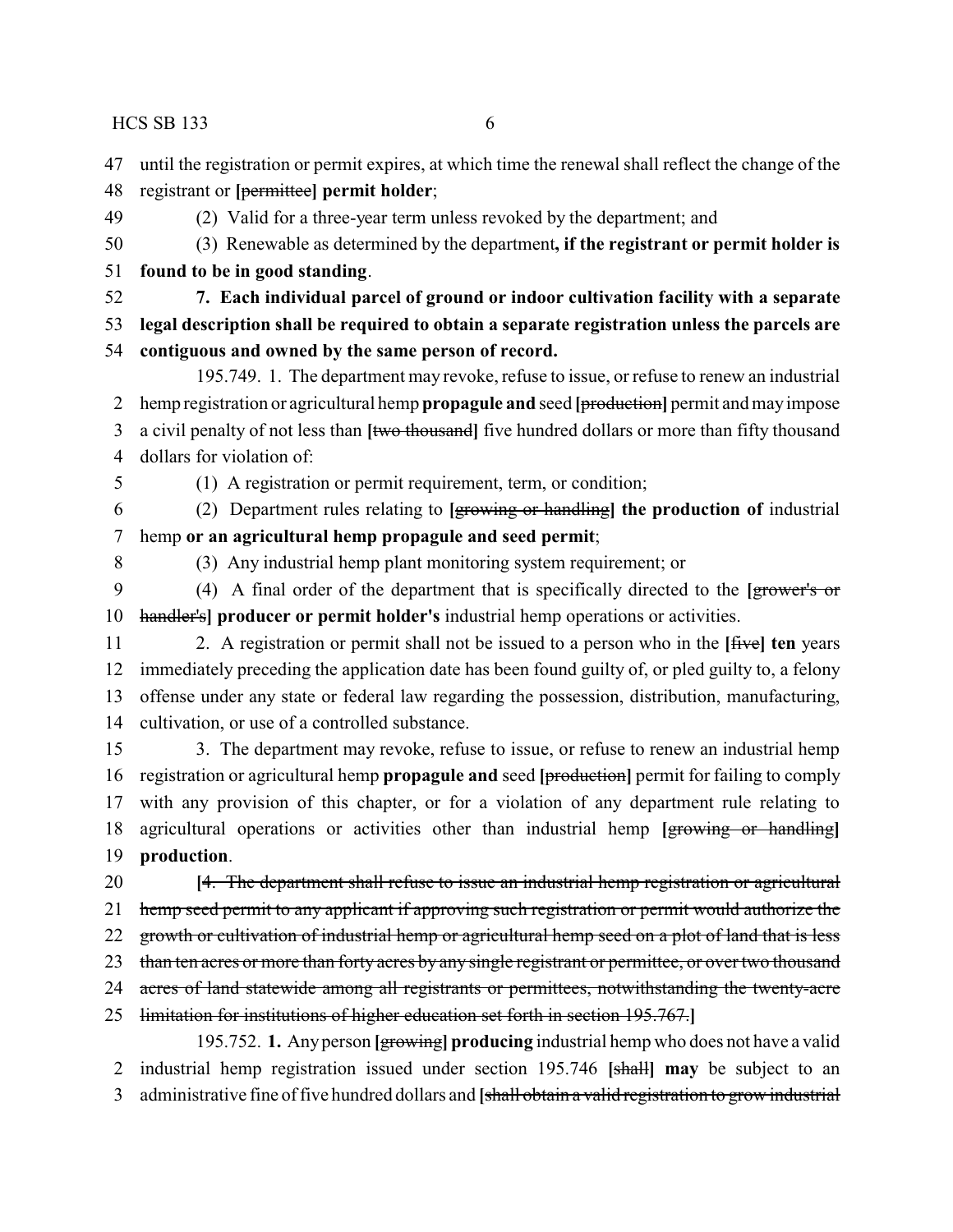hemp within thirty days. If, during the thirty-day period, such person applies for and receives

 an industrial hemp registration, the amount of the fine imposed under this section shall be refunded in full. If, during the thirty-day period described in this section, such person fails to

 obtain an industrial hemp registration, the person shall**] may** be fined one thousand dollars per day until such person **[**obtains a registration. After thirty days of failing to obtain an industrial

9 hemp registration and an accumulation of administrative fines exceeding thirty days, such person

shall destroy**] destroys**the industrial hemp crop. The Missouri state highway patrol shall certify

such destruction to the department.

 **2. Any person selling, distributing, or offering for sale any agricultural hemp propagule or agricultural hemp seed in the state who does not have a valid agricultural hemp propagule and seed permit issued under section 195.746 may be subject to an administrative fine of five hundred dollars and may be fined one thousand dollars per day until such person obtains a valid permit.**

195.756. Notwithstanding sections 281.050 and 281.101 to the contrary, in the **[**growing and handling**] production** of industrial hemp consistent with sections 195.740 to 195.773, no retailer of pesticides as defined in 7 U.S.C. Section 136, or agricultural chemicals shall be liable for the sale, application, or handling of such products by a producer or applicator in any manner or for any purpose not approved by applicable state and federal agencies. No producer or applicator may use or apply pesticides or agricultural chemicals in the growing or handling of industrial hemp except as approved by state and federal law. 195.758. 1. Every **[**grower or handler**] producer or permit holder** shall be subject to

 an industrial hemp plant monitoring system and shall keep industrial hemp crop and agricultural hemp **propagule and** seed records as required by the department. **[**Upon three days' notice,**]** The department may require an inspection or audit during any normal business hours for the purpose of ensuring compliance with:

- (1) Any provision of sections 195.740 to 195.773;
- 

(2) Department rules and regulations;

 (3) Industrial hemp registration or agricultural hemp **propagule and** seed **[**production**]** permit requirements, terms, or conditions;

(4) Any industrial hemp plant monitoring system requirement; or

 (5) A final department order directed to the **[**grower's or handler's**] producer or permit holder's** industrial hemp or agricultural hemp **propagule and** seed operations or activities.

 2. In addition to any inspection conducted under subsection 1 of this section, the department may inspect any industrial hemp crop during the crop's growth phase and take a representative sample for field analysis. If a crop contains an average delta-9 tetrahydrocannabinol concentration exceeding three-tenths of one percent or the maximum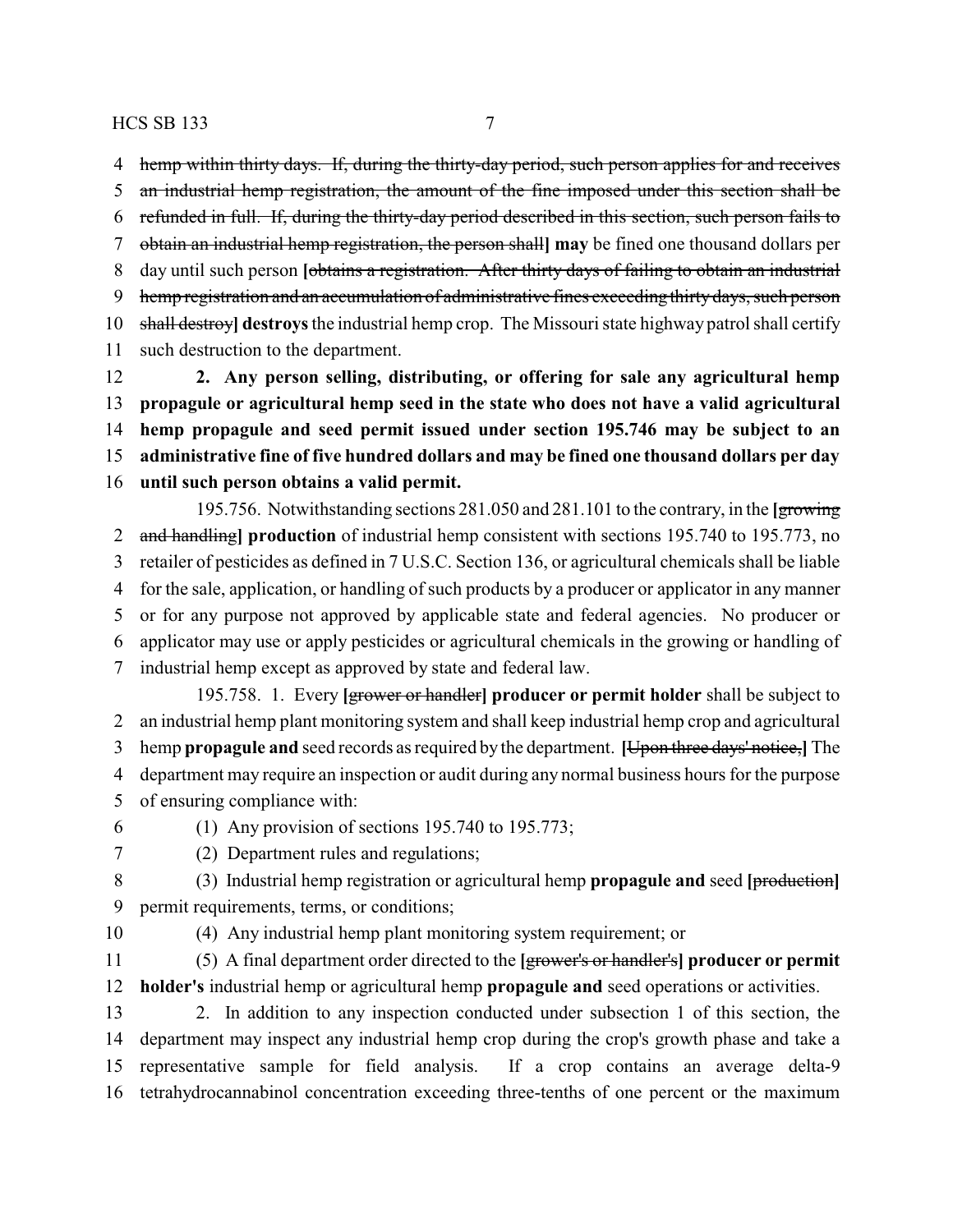concentration allowed under federal law, whichever is greater, on a dry weight basis, the

department may **retest the crop. If the second test indicates that a crop contains an average**

**delta-9 tetrahydrocannabinol concentration exceeding three-tenths of one percent or the**

- **maximum concentration allowed under federal law, whichever is greater, on a dry weight**
- **basis, the department may** order any **[**grower or handler**] producer** to destroy the crop.

 3. If such crop is not destroyed within fifteen days of the **[**grower or handler**] producer** being notified by the department by certified mail that the crop contains concentrations exceeding those set forth in subsection 2 of this section, and directing the **[**grower or handler**] producer** to destroy the crop, such **[**grower or handler**] producer** shall be subject to a fine of five thousand dollars per day until such crop is destroyed. **[**Such fine shall be in addition to any criminal liability the grower or handler may incur, except that**]** No such penalty or fine shall be imposed prior to the expiration of the fifteen-day notification period.

 4. The Missouri state highway patrol may**, at its own expense,** perform aerial surveillance to ensure illegal industrial hemp **[**or marijuana**]** plants are not being cultivated on or near legal, registered industrial hemp plantings.

 5. The Missouri state highway patrol may coordinate with local law enforcement agencies to certify the destruction of illegal industrial hemp **[**and marijuana**]** plants.

 6. The department shall notify the Missouri state highway patrol and local law enforcement agencies of the need to certify that a crop of industrial hemp deemed illegal through field analysis has been destroyed.

 **7. Unless required by federal law, the department shall not regulate the sale or transfer of nonviable hemp including, but not limited to, stripped stalks, fiber, dried roots, nonviable leaf material, nonviable floral material, nonviable seeds, seed oils, floral and plant extracts, unadulterated forage, and other marketable agricultural hemp products to members of the general public both within and outside the state.**

195.764. 1. The department may charge **[**growers and handlers**] producers and permit holders** reasonable fees as determined by the department for the purposes of administering sections 195.740 to 195.773. Fees charged for purposes of administering sections 195.740 to 195.773 shall only be used to administer such sections, and shall not provide additional revenue for the department to use to administer any other program or provide staff to the department for any other program. All fees collected under sections 195.740 to 195.773 shall be deposited in the industrial hemp fund created under this section for use by the department to administer sections 195.740 to 195.773.

 2. There is hereby created in the state treasury the "Industrial Hemp Fund", which shall consist of **any grants, gifts, donations, bequests, or** money collected under sections 195.740 to 195.773. The state treasurer shall be custodian of the fund. In accordance with sections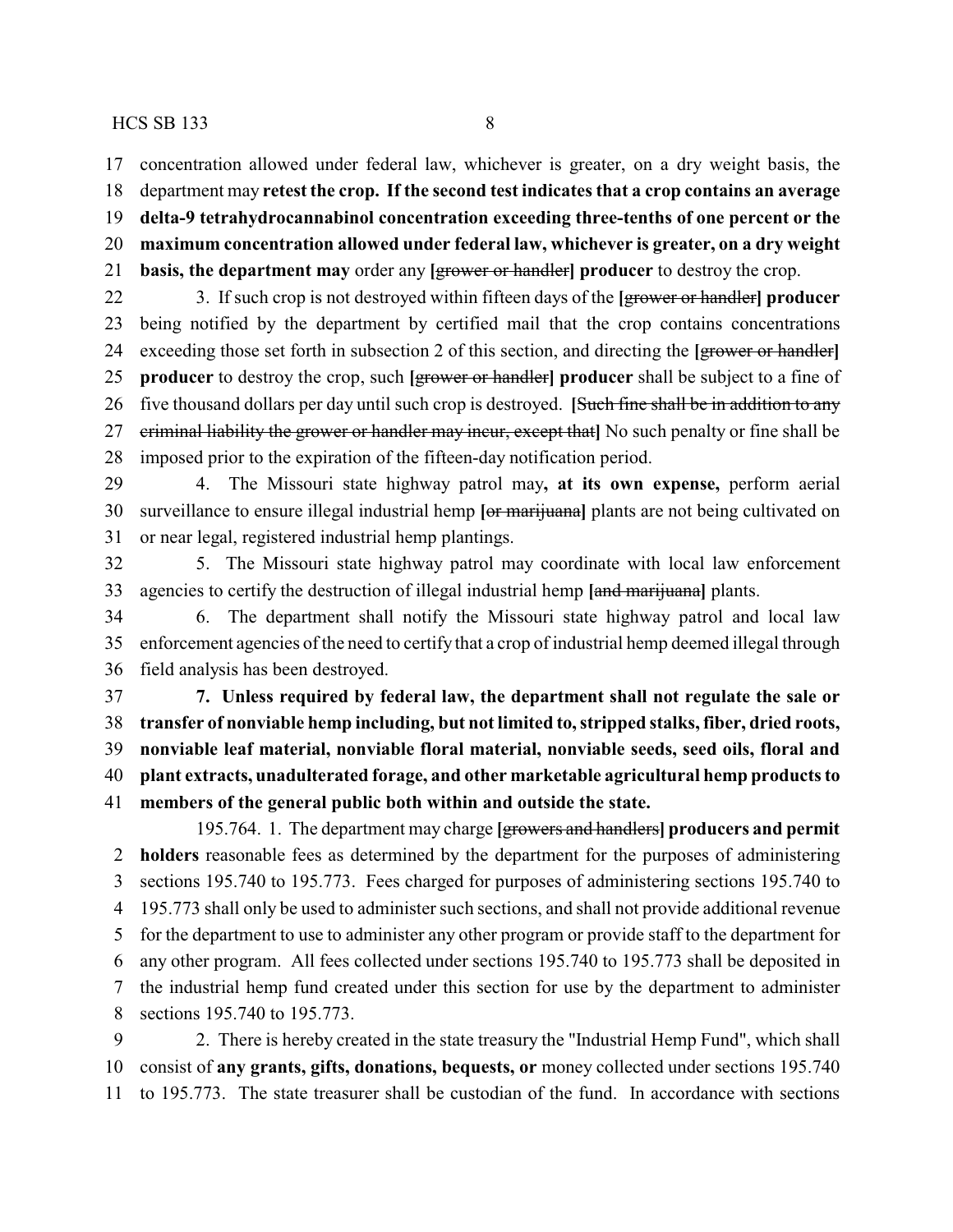30.170 and 30.180, the state treasurer mayapprove disbursements. The fund shall be a dedicated fund and money in the fund shall be used solely by the department of agriculture for the purpose of administering such sections, including reimbursing the Missouri state highway patrol for the enforcement of such sections. Notwithstanding the provisions of section 33.080 to the contrary,

 any moneys remaining in the fund at the end of the biennium shall not revert to the credit of the general revenue fund. The state treasurer shall invest moneys in the fund in the same manner as other funds are invested. Any interest and moneys earned on such investments shall be credited

to the fund.

195.767. **[**1.**]** An institution of higher education **based in Missouri** may **[**, in collaboration with the department,**]** engage in the **research and** study of the growth, cultivation, or marketing of industrial hemp **[**and agricultural hemp seed**] as authorized by Section 7606 of the federal Agricultural Act of 2014, Pub. L. 113-79, or any successor law**. Institutions for higher education **based in Missouri and research centers directed or operated by such institutions** shall **not be required to** obtain a registration for the **[**growth**] production** of industrial hemp**[**, or a permit for the growth and handling of agricultural hemp seed,**]** from the department as set forth in sections 195.746 and 195.749. **[**2. The department shall refuse to issue an industrial hemp registration or agricultural

10 hemp seed permit to any institution of higher education if approving such registration or permit 11 would authorize the growth or cultivation of industrial hemp or agricultural hemp seed by 12 institutions of higher education on over twenty acres of land statewide, notwithstanding the two thousand-acre limitation set forth in section 195.749. Notwithstanding subsection 4 of section 14 195.749 to the contrary, the department may issue a registration or permit to an institution of 15 higher education for the growth or cultivation of industrial hemp or agricultural hemp seed on a plot of land that is less than ten acres.**]**

**196.352. In addition to the penalties and remedies provided in sections 196.311 to 196.361, if the director determines, after inquiry and opportunity for a hearing, that any individual is in violation of any provision of sections 196.311 to 196.361 or any regulation promulgated thereunder, the director shall have the authority to assess a civil penalty of not more than five hundred dollars for each violation and not more than five hundred dollars for each day such violation continues. Any individual aggrieved by any act of the director under this section may appeal according to the provisions of chapter 621.**

**261.099. 1. The Missouri department of agriculture or its representative, the Missouri department of natural resources, the county sheriff for the county in which the facility is located, the United States Department of Agriculture, and any other federal or Missouri state agency with statutory or regulatory authority over the products, animals,**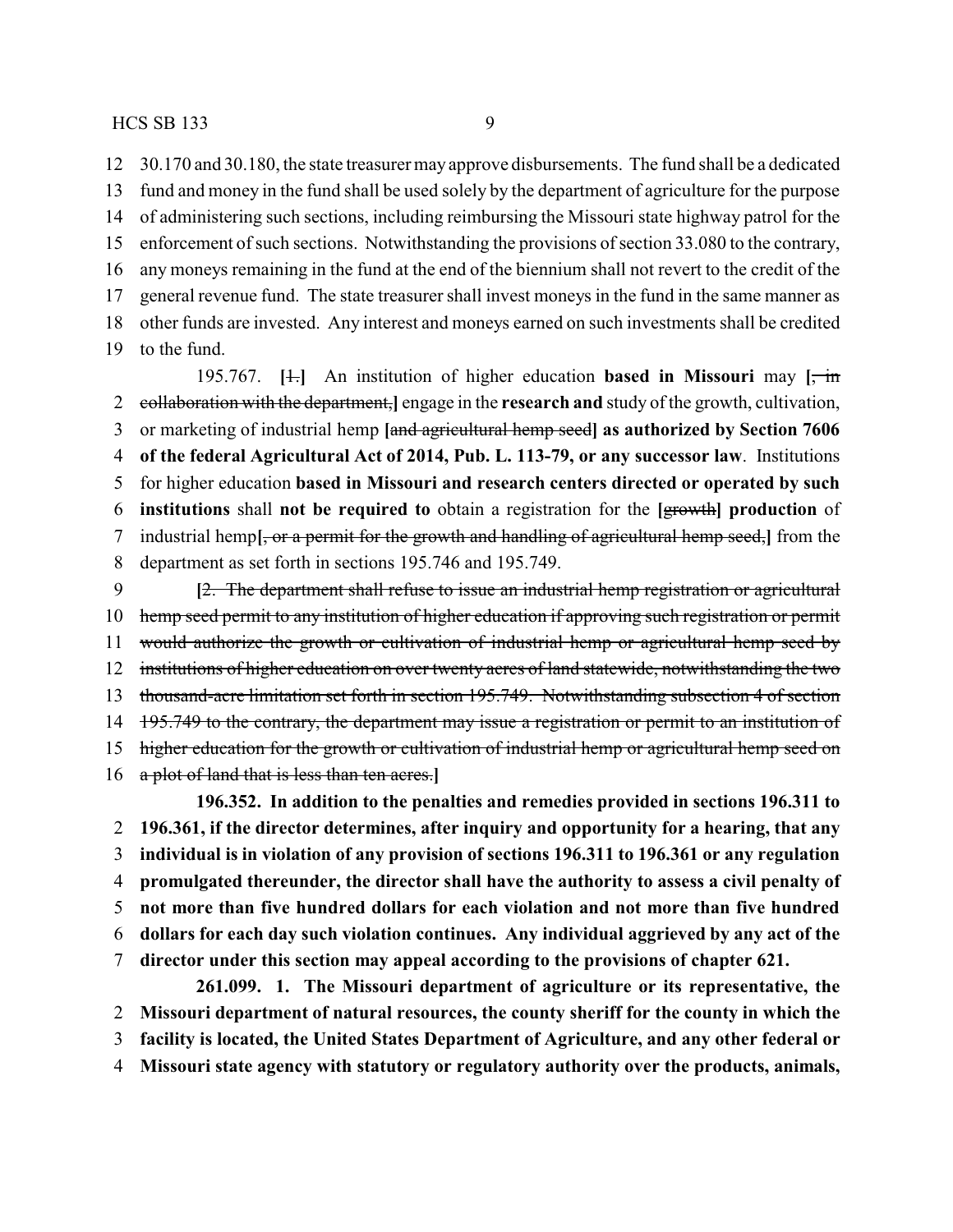**or processes described in subdivisions (1) to (4) of this subsection have the exclusive authority to inspect grounds or facilities that are located in Missouri and that are used for:**

- **(1) The production of eggs;**
- 

**(2) The production of milk or other dairy products;**

**(3) The raising of livestock or poultry; or**

 **(4) The production or raising of dogs or other animals that are not used to produce any food product.**

 **2. Unless specifically requested by the owner of the grounds or facilities, an individual, a corporation or other association, a governmental agency, or any other entity shall not inspect the grounds or facilities described under subsection 1 of this section to enforce or carry out the laws or administrative rules of a state other than Missouri.**

**261.140. 1. The department of agriculture shall convene a work group every five years to review all fees charged by the department. The review shall include both fees set by statute and fees set by regulation.**

 **2. After each review required under this section, the department of agriculture shall prepare and submit a report to the general assembly on any recommended changes to the fees that would ensure adequate funding for the department.**

264.061. 1. It is unlawful to move, carry, transport or ship bees, combs or used beekeeping equipment into the state of Missouri unless accompanied by a valid permit issued by the director of the department of agriculture. Applications for permit to transport bees or used beekeeping equipment into the state shall be submitted on a form approved by the director. This application form must be accompanied by a certificate of health, issued by the authorized official of the state from which the bees are to be moved, certifying that the bees and used beekeeping equipment have been inspected by an approved inspector, during a period of active brood rearing, within ninety days prior to the proposed date of movement, and that such bees and used beekeeping equipment were found apparently free from any diseases or pests. Each application shall disclose the number of colonies of bees to be transported and a description of the location or locations where said bees are to be kept. Upon receipt of an application for a permit to move bees or used beekeeping equipment into the state, accompanied by a proper certificate of health and an application fee of **[**five**] ten** dollars per application, the director shall issue the desired permit. This shall not apply to honey bees from quarantined areas outside the state of Missouri. These quarantines shall include all federal, state or Missouri exterior quarantines. Importation of honey bees from quarantined areas shall be in accordance with the rules made pursuant to this chapter.

 2. Regardless of the above provisions of this section, the director shall have the authority to issue a permit without inspection to the person or persons owning such bees and equipment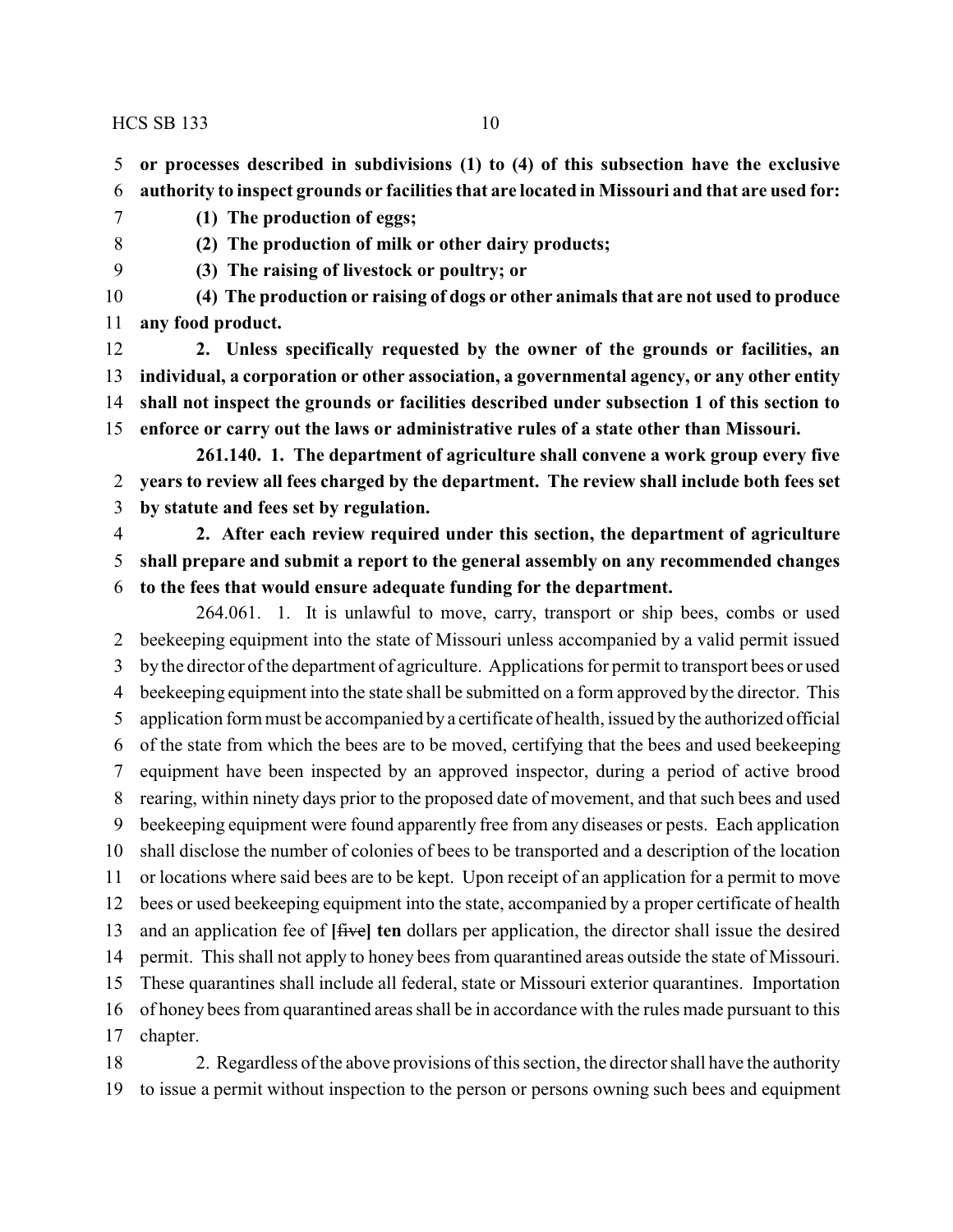if he **or she** is satisfied that such bees and equipment were certified and moved from the state

of Missouri within ninety days prior to the desired date of reentry and have not been exposed to

diseased or pest infected bees or equipment.

 3. A verbal authorization may be allowed by the Missouri director if the written permit outlined above has been requested but has not been received by the time that the bees are to be moved.

 4. Combless packages of bees or queens, or both, are admitted into Missouri, without a Missouri permit, when accompanied by a valid certificate of inspection from the state of origin stating they are free of diseases and pests. This shall not apply to honey bees from quarantined areas outside the state of Missouri. These quarantines shall include all federal, state or Missouri exterior quarantines. Importation of honey bees from quarantined areas shall be in accordance with the rules made pursuant to this chapter.

266.031. 1. Any person who sells, distributes, offers or exposes for sale any agricultural or vegetable seed in the state of Missouri shall obtain a seed permit from the director of agriculture unless exempted as in section 266.080. Seed dealers must purchase permits for each seed sales classification performed, selling or taking orders for seed from other than an established place of business, selling seed from a retail place of business, selling seed from a wholesale place of business, or negotiating sales as a broker. A separate permit shall be required for each place of business from which seed regulated by this law is sold. A separate permit shall also be required of each person selling or taking orders for seed from other than an established place of business. Seed permit fees will be assessed as follows: (1) Place of business selling vegetable seed packets of one pound or less or lawn seed

packages to the end user **[**\$5.00**] \$20.00**

(2) Person that sells only labeled seed grown on their own property **[**\$5.00**] \$20.00**

 (3) Retail place of business or person not otherwise identified that sells or offers for sale agricultural seed or offers for sale agricultural seed or bulk vegetable seed to the end user and which does not provide storage facilities **[**\$5.00**] \$20.00**

 (4) Retail place of business or person not otherwise identified that sells or offers for sale agricultural seed or offers for sale agricultural seed or bulk vegetable seed to the end user and which provides storage facilities. A permit to sell agricultural or bulk vegetable seed will suffice for selling seed as listed in (1) and (2) **[**\$15.00**] \$60.00**

 (5) Wholesale place of business selling labeled seed for resale, or negotiating sales as a seed broker **[**\$100.00**] \$400.00**

22 2. Farmers and seed producers shall be classed as seedsmen and must comply with all the provisions of sections 266.011 to 266.111 when the farmers or seed producers:

(1) Offer, sell or expose for sale seed not of their own production;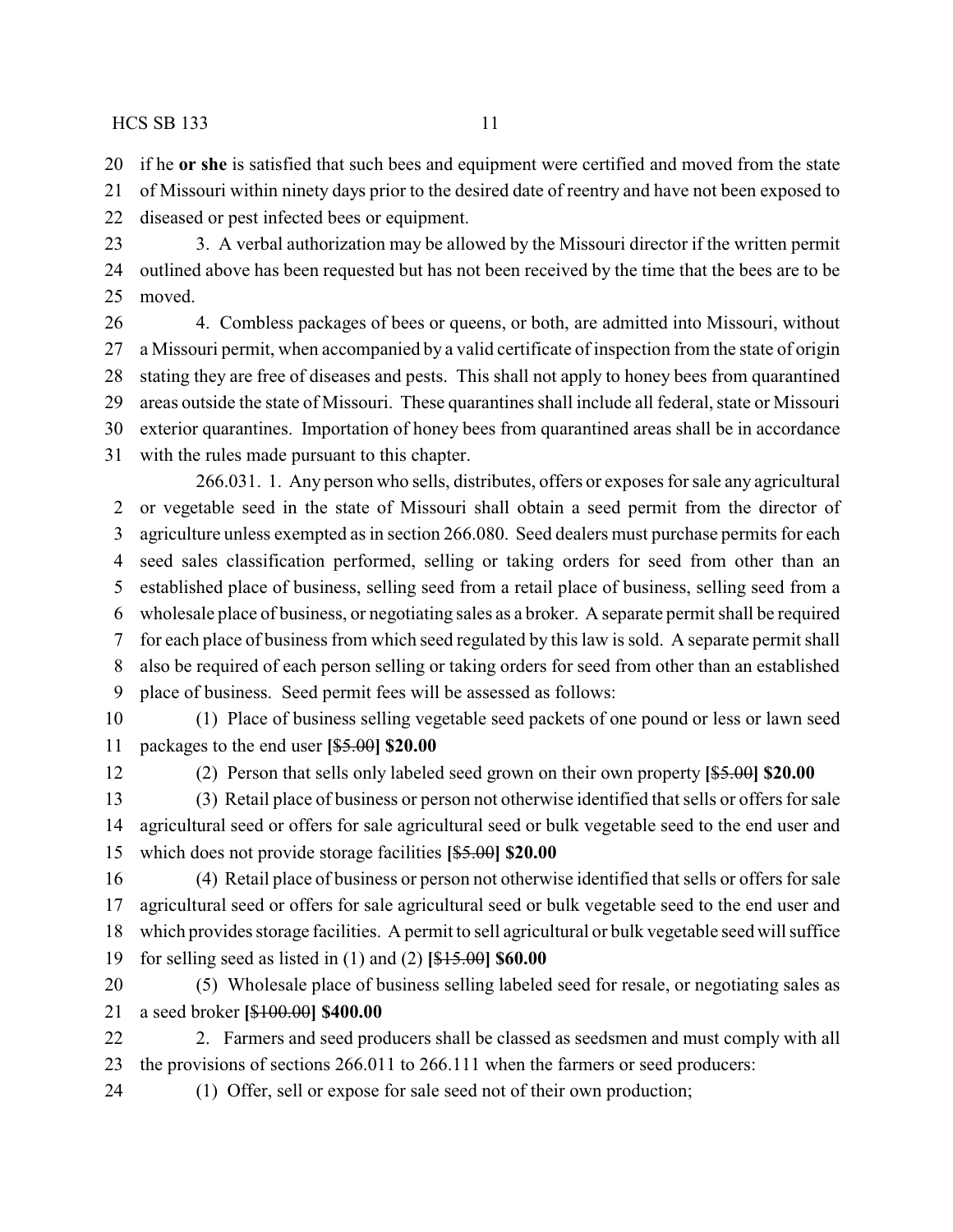(2) Sell and deliver seed to a purchaser by way of common carrier;

(3) Sell seed by any public sales service;

(4) Advertise or label seed referring to the purity or germination.

 3. No permit is transferable. All persons holding a Missouri seed permit shall post the permit in a conspicuous place in the place of business to which it applies. The licensing year shall be twelve months, or any fraction thereof, beginning on January first and ending December thirty-first. All permit fees shall be paid to the Missouri department of agriculture and shall be deposited in the state treasury **to the credit of the agriculture protection fund created in section 261.200**.

 4. If the application for renewal of any seed permit is not filed prior to expiration date in any year, a penalty of fifty percent shall be assessed and added to the original fee and shall be paid by the applicant before that renewal license shall be issued; provided, that such penalty shall not apply if the applicant furnishes an affidavit certifying that he **or she** has not engaged in selling, distributing, offering or exposing seed for sale, subsequent to the expiration date of his **or her** license.

266.165. 1. Any person who manufactures a commercial feed within the state, or who distributes a commercial feed in or into the state, or whose name appears on the label of a commercial feed as guarantor, or any person who acts as an independent consultant shall obtain a license for each facility authorizing such person to manufacture or distribute commercial feed or act as an independent consultant in the formulation of feeds before such person engages in such activity. Any person who makes only retail sales of commercial feed which bears labeling or other approved indication that the commercial feed is from a licensed manufacturer, guarantor, or distributor who has assumed full responsibility for the tonnage inspection fee due under sections 266.152 to 266.220 is not required to obtain a license. Any person who acts as an independent consultant shall also obtain such a license. Any person who is required to obtain such a license shall submit an application on a form provided or approved by the state department of agriculture accompanied by a license fee of **[**twenty-five**] thirty-five** dollars and specified by rule promulgated pursuant to section 266.195. The license year shall be July first through June thirtieth. Each license shall expire on the thirtieth day of June of the year for which it is issued; provided that any license shall be valid through July thirty-first of the next ensuing year or until the issuance of the renewal license, whichever event first occurs, if the holder of such license has filed a renewal application with the state on or before June thirtieth of the year for which the current license was issued. Any new applicant who fails to obtain a license within fifteen working days of notification of the requirement to obtain a license, or any licensee who fails to comply with license renewal requirements, shall pay a twenty-five dollar late fee in addition to the license fee.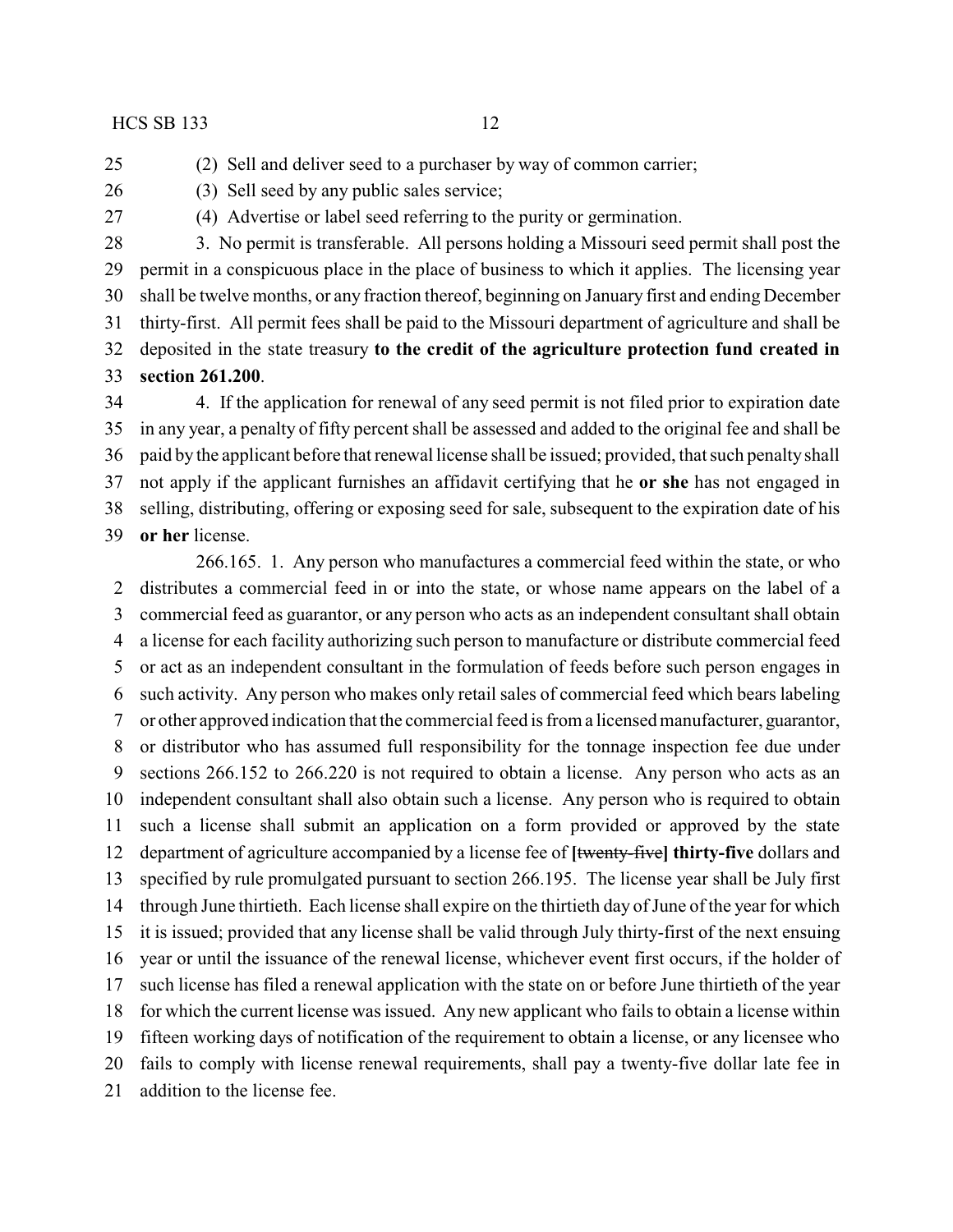22 2. The license application shall be established by rules adopted by the state department of agriculture.

24 3. The state, under conditions specified by rule, may request copies of labels and labeling at any time from a license applicant or licensee in order to determine compliance with the provisions of sections 266.152 to 266.220.

 4. The state may refuse to issue a license to any person not in compliance with the provisions of sections 266.152 to 266.220. The department may suspend or revoke any license issued to any person found not to be in compliance with any provision of sections 266.152 to 266.220. The director of the department of agriculture may place conditions that limit production or distribution of a particular commercial feed on the license of any person not found to be in compliance with sections 266.152 to 266.220. No license shall be conditionalized, suspended, refused or revoked unless the applicant or licensee shall first be given an opportunity to be heard before the director or a hearing officer designated by the director in order to comply with the requirements of sections 266.152 to 266.220.

 5. The state, under conditions specified by rule, may require independent consultants formulating consultant-formula feeds to furnish signed copies of their formulations and specifications along with directions for use and appropriate warning statements to the manufacturer and end user of the product. Consultant recommendations found to be inadequate are subject to all the penalties as described in section 266.210.

266.190. 1. An inspection fee at the rate of **[**ten**] fourteen** cents per ton shall be paid on commercial feeds distributed in this state by the person whose name appears on the label as the manufacturer, guarantor or distributor, except that a person other than the first manufacturer, guarantor or distributor may assume liability for the inspection fee, subject to the following:

 (1) Assumption of liability for the payment of fees must be established by requesting to be put on deferment list with the director;

 (2) No fee shall be paid on a commercial feed if the payment has been made by a previous distributor;

 (3) No fee shall be paid on customer-formula feeds if the inspection fee is paid on the commercial feeds which are used as ingredients therein;

 (4) No fee shall be paid on commercial feeds which are used as ingredients for the manufacture of commercial feeds. If the fee has already been paid, credit shall be given for such payment;

 (5) In the case of pet food which is distributed in the state only in packages of ten pounds or less, **[**an annual fee of twenty-five dollars and**]** a listing of each product must be submitted annually on forms provided by the director and accompanied by **[**the**] an annual** payment of **[**twenty-five**] ninety** dollars per product **or, in the case of a person whose total amount of**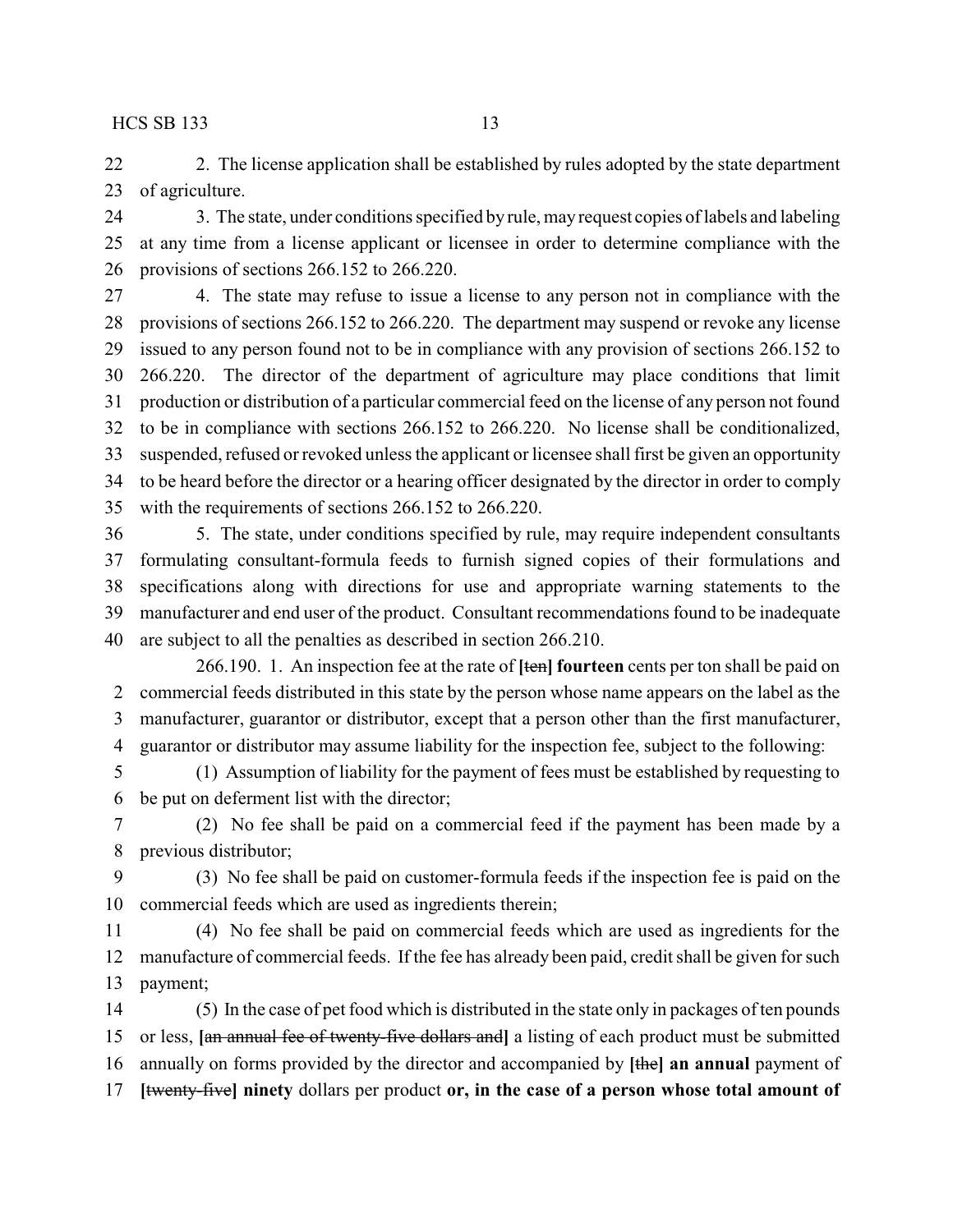**gross annual sales does not exceed five thousand dollars, twenty-five dollars per product,**

 which shall be paid in lieu of the inspection fee specified above. Payment is required by January first of each year. Payments not received until after January thirty-first are subject to a late fee of fifty percent of the payment due. The inspection fee required by subsection 1 of this section shall apply to pet food distributed in packages exceeding ten pounds. The assessment of these penalty fees shall not prevent the director from taking other actions as provided in this chapter**. The department of agriculture may promulgate rules to allow for the review of records of persons claiming gross annual sales not exceeding five thousand dollars in order to ensure that they qualify for the reduced payment. Any rule or portion of a rule, as that term is defined in section 536.010, that is created under the authority delegated in this section shall become effective only if it complies with and is subject to all of the provisions of chapter 536 and, if applicable, section 536.028. This section and chapter 536 are nonseverable, and if any of the powers vested with the general assembly pursuant to chapter 536 to review, to delay the effective date, or to disapprove and annul a rule are subsequently held unconstitutional, then the grant of rulemaking authority and any rule proposed or adopted after August 28, 2019, shall be invalid and void**;

(6) The minimum inspection fee shall be five dollars per quarter;

 (7) In the case of specialty pet food which is distributed in the state only in packages of one pound or less, a listing of each product shall be submitted annually on forms provided by the director and accompanied by payment of **[**twenty-five**] ninety** dollars per product **[**up to a maximum annual fee of one thousand dollars per manufacturer**]** in lieu of an inspection fee. Payment is required by January first of each year. Payments not received until after January thirty-first are subject to a late fee of fifty percent of the payment due. The inspection fee required by subsection 1 of this section shall apply to specialty pet food distributed in packages exceeding one pound. The assessment of these penalty fees shall not prevent the director from taking other actions as provided in this chapter.

2. Each person who is liable for the payment of such fee shall:

 (1) File, not later than the last day of January, April, July and October of each year, a quarterly tonnage report, setting forth the number of net tons of commercial feeds distributed in this state during the preceding calendar quarter; and upon filing such statement shall pay the inspection fee at the rate stated in subsection 1 of this section. Inspection fees which are due and owing and have not been remitted to the director within fifteen days following the due date shall have a penalty fee of twenty percent of the amount due, or five dollars, whichever is greater, added to the amount due when payment is finally made. The assessment of this penalty fee shall not prevent the director from taking other actions as provided in this chapter;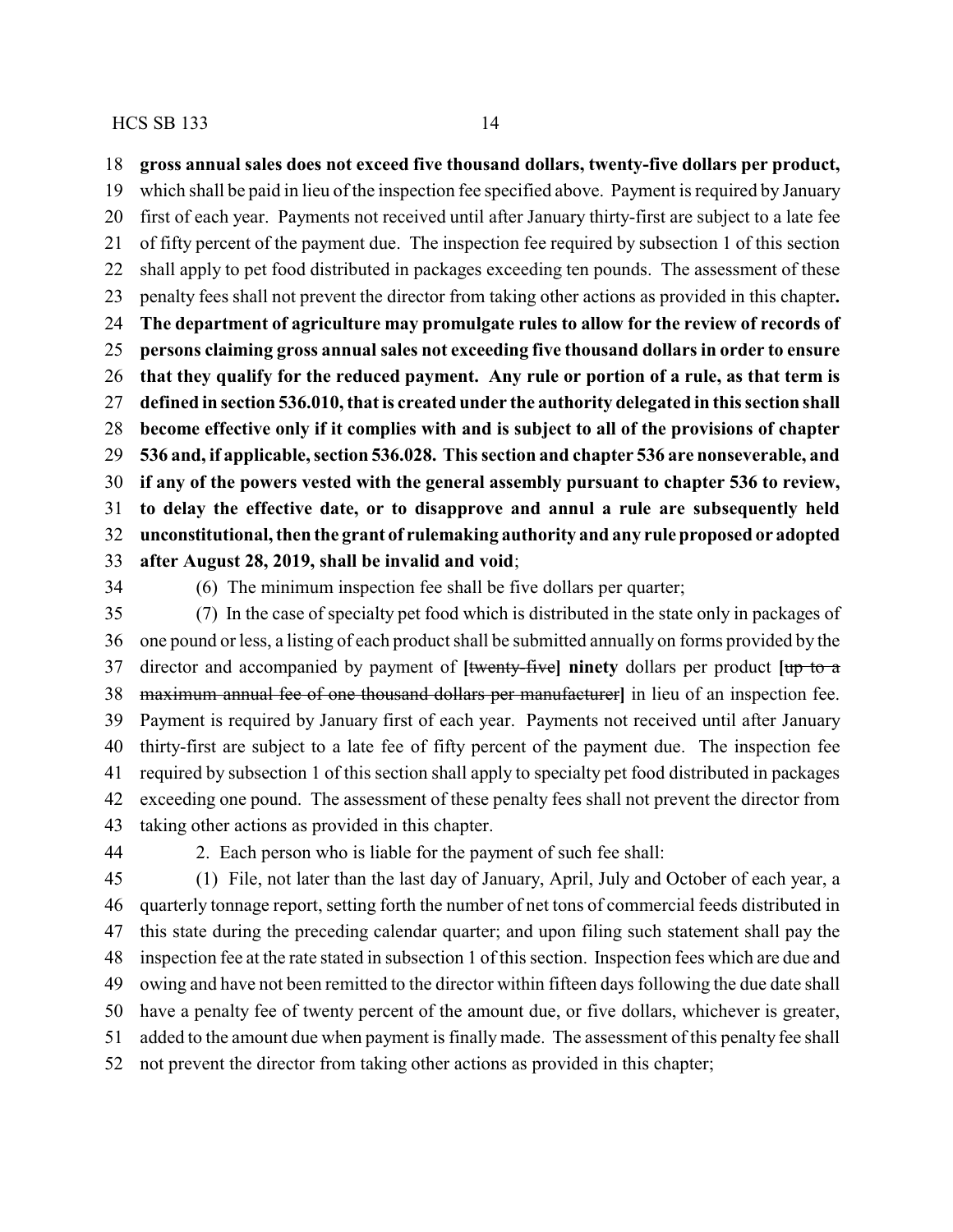(2) Keep such records as may be necessary or required by the director to indicate accurately the tonnage of commercial feed distributed in this state. The director shall have the right to examine such records to verify statements of tonnage. Failure to make an accurate statement of tonnage or to pay the inspection fee or comply with the requirements of this subdivision may constitute sufficient cause for the cancellation of the company's license.

 3. Fees collected shall constitute a fund for the payment of the costs of inspection, sampling, analysis, and other expenses necessary for the administration of sections 266.152 to 266.220 and shall be deposited in the state treasury **[**and credited to the general revenue fund**] to the credit of the agriculture protection fund created in section 261.200**.

281.035. 1. No individual shall engage in the business of determining the need for the use of, supervising the use of, or using any pesticide, in categories as specified by regulation, on the lands of another at any time without a certified commercial applicator's license issued by the director. A certified commercial applicator shall not determine the need for the use of, supervise the use of or use any pesticide for any particular purpose unless he **or she** has demonstrated his **or her** competence to use pesticides for that purpose by being certified by the director in the 7 proper certification category. The director shall require an annual fee of [<del>fifty</del>] sixty-five dollars for each certified commercial applicator's license issued. No certified commercial applicator shall knowingly authorize, direct, or instruct any individual to engage in determining the need for the use of or using any pesticide on the land of another at any time unless such individual is a pesticide technician or pesticide technician trainee in such categories as specified by regulation or is working under the direct supervision of a certified commercial applicator so authorizing, directing or instructing, in which case the certified commercial applicator shall be liable for any use of a pesticide by an individual operating under his **or her** direct supervision. The certified commercial applicator or the employer shall assure that the director is informed in writing within ten working days of the employment of any person as a pesticide technician or pesticide technician trainee.

 2. Application for a certified commercial applicator's license shall be made in writing to the director on a designated form obtained from the director's office. Each application shall include such information as prescribed by the director by regulation.

 3. The director shall not issue a certified commercial applicator's license until the applicant is certified by passing an examination provided by the director to demonstrate to the director his **or her** competence and knowledge of the proper use of pesticides under the classifications he **or she** had applied for, and his **or her** knowledge of the standards prescribed by regulations for the certification of commercial applicators.

 4. The director may renew any certified commercial applicator's license under the classification for which such applicant is licensed, subject to reexamination for additional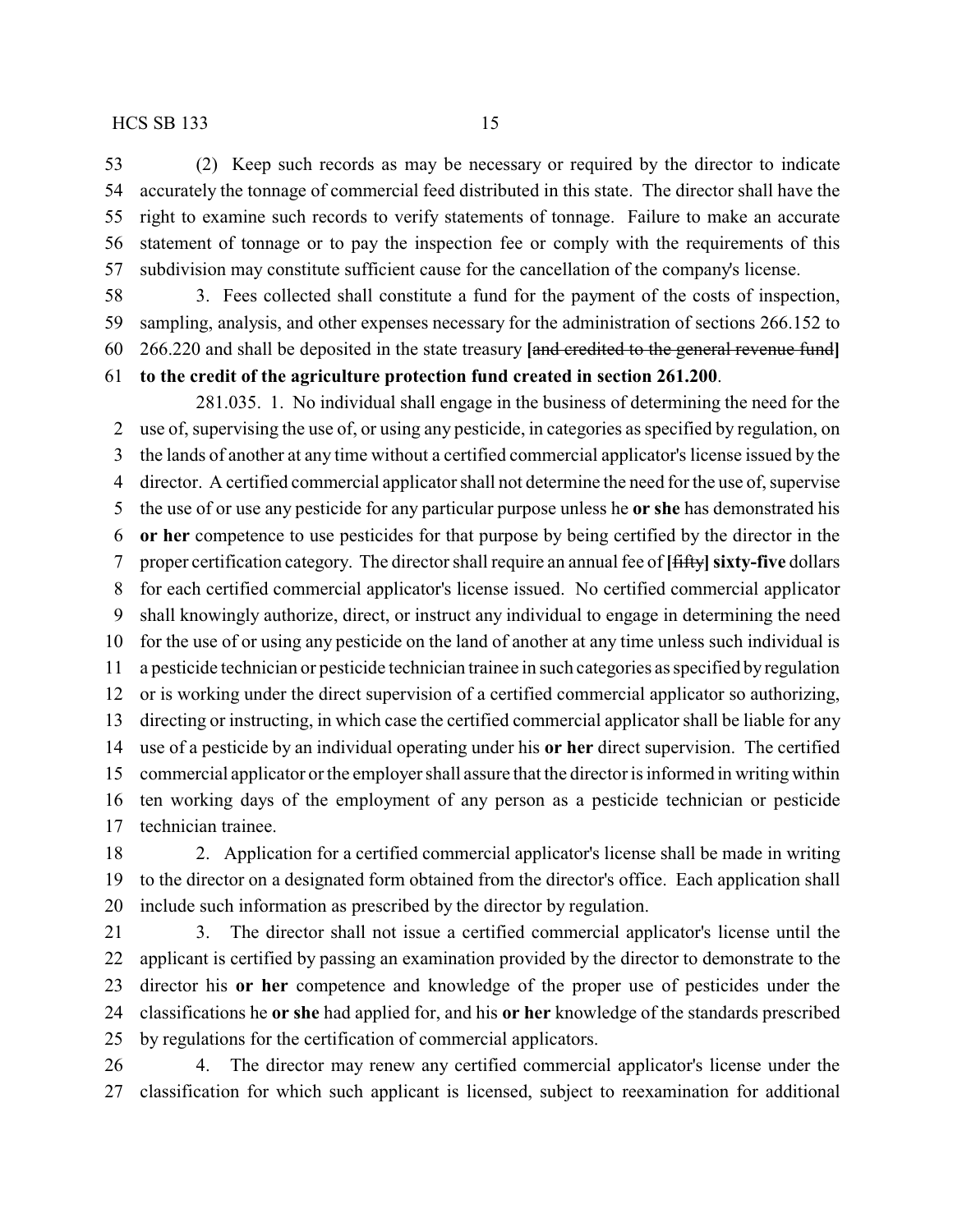knowledge that may be required to use pesticides safely and properly either manually or with equipment the applicant has been licensed to operate.

 5. If the director finds the applicant qualified to use pesticides in the classification for which application has been made, and if the applicant files evidence that the requirement for bonds or insurance has been met as required under section 281.065, the director shall issue a certified commercial applicator's license limited to the classifications for which he **or she** is qualified, which shall expire one year from date of issuance unless it has been revoked or suspended prior thereto bythe director for cause; provided, such financial responsibility required under section 281.065 does not expire at an earlier date, in which case said license shall expire upon the expiration date of the financial responsibility. The director may limit the license of the applicant to the use of certain restricted use pesticides, or to certain areas, or to certain types of equipment if the applicant is only so qualified. If a license is not issued as applied for, the director shall inform the applicant in writing of the reasons therefor.

 6. The director shall require each certified commercial applicator or his **or her** employer to maintain records with respect to applications of any pesticide. Such relevant information as the director may deem necessary may be specified by regulation. Such records shall be kept for a period of three years from the date of the application of the pesticide to which such records refer, and the director shall, upon request in writing, be furnished with a copy of such records by any certified commercial applicator or his **or her** employer.

 7. A person or individual engaged in the business of using pesticides on the lands of another, who is deprived of his **or her** sole certified commercial applicator by reason of death, illness, incapacity or any absence which the director determines is unavoidable, is authorized to continue business operations without the services of a certified commercial applicator for a period of time deemed appropriate by the director, but not to exceed sixty days; except that, no restricted use pesticide shall be used, or caused to be used, by such person or individual. Any such person or individual shall immediately notify the director as to the absence of his **or her** sole certified commercial applicator.

 8. Every certified commercial applicator shall display his **or her** license in a prominent place at the site, location or office from which he **or she** will operate as a certified commercial applicator; that place, location or office being at the address printed on the license.

 9. Every certified commercial applicator who changes the address from which he **or she** will operate as a certified commercial applicator shall immediately notify the director. The director shall immediately issue a revised license upon which shall be printed the changed address. The director shall not collect a fee for the issuance of a revised license. The expiration date of the revised license shall be the same as the expiration date for the original license.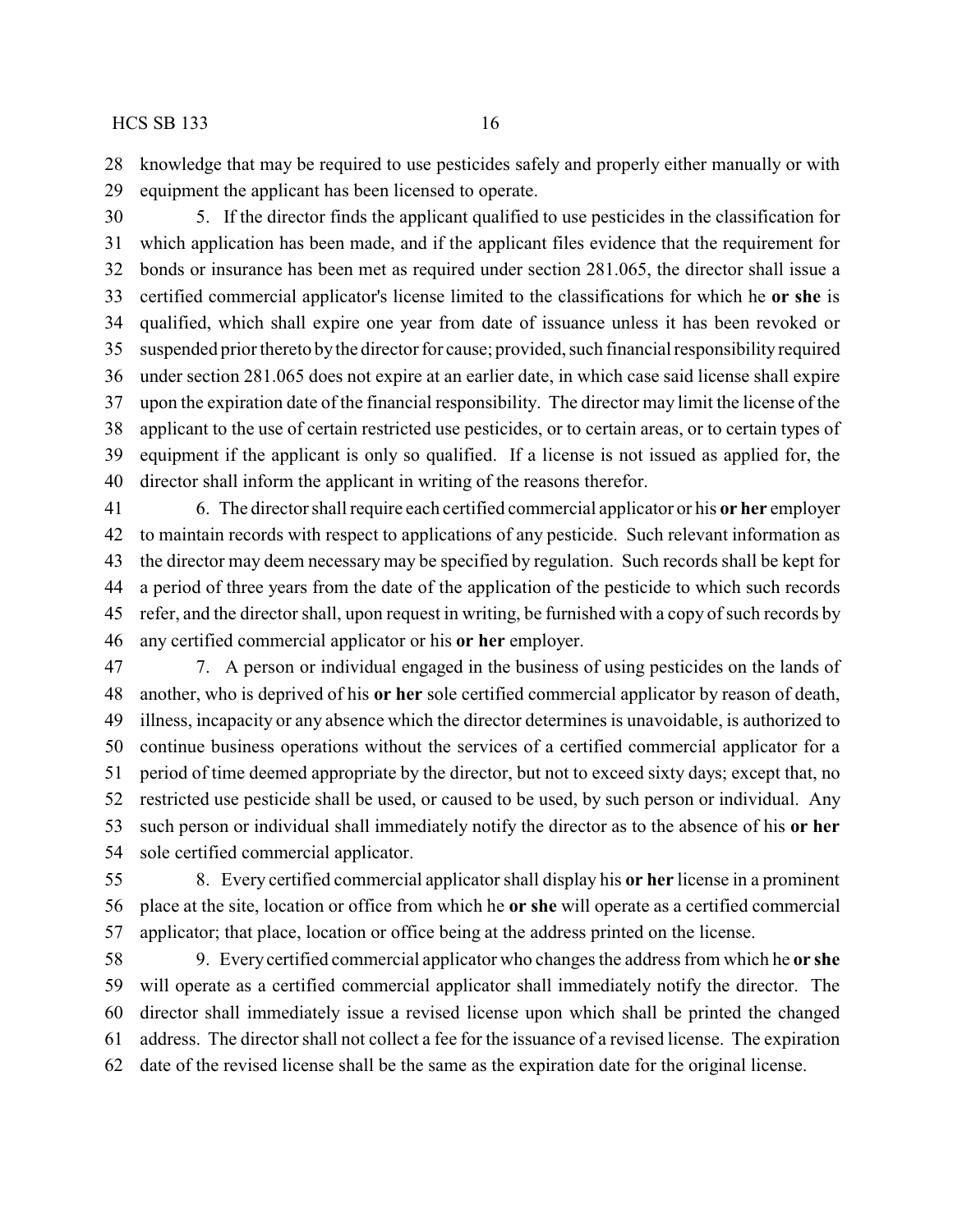281.037. 1. Any individual who is not certified pursuant to section 281.035, 281.040 or 281.045, or has not been issued a private applicator permit pursuant to subsection 5 of section 281.040 shall not use, or supervise the use of, any restricted use pesticide without a certified noncommercial applicator license. A certified noncommercial applicator shall not use, or supervise the use of, any restricted use pesticide for any purpose unless he **or she** has demonstrated his **or her** competence to use pesticides for that purpose by being certified by the director in the proper certification category.

 2. Application for a certified noncommercial applicator license shall be made in writing to the director on a designated form obtained from the director's office. Each application shall include such information as prescribed by the director by regulation.

 3. The director shall not issue a certified noncommercial applicator license until the applicant is certified by passing an examination provided by the director to demonstrate to the director his **or her** competence and knowledge of the proper use of pesticides under the classifications for which he **or she** has applied, and his **or her** knowledge of the standards prescribed by regulations for the certification of noncommercial applicators.

 4. If the director finds the applicant qualified to use restricted use pesticides in the classification for which he **or she** has applied, the director shall issue a certified noncommercial applicator license limited to the applicator categories in which he **or she** is certified. The license shall expire one year from the date of issuance unless it has been revoked or suspended prior thereto by the director for cause. The director may limit the license of the applicant to the use of certain restricted use pesticides, or to certain areas, or to certain types of equipment if the applicant is only so qualified. If a license is not issued as applied for, the director shall inform the applicant in writing of the reasons therefor.

 5. The director may renew any certified noncommercial applicator license under the classification for which the license is issued subject to reexamination for additional knowledge which may be required to apply pesticides safely and properly.

 6. The director shall collect a fee of **[**twenty-five**] thirty-five** dollars for each certified noncommercial applicator license issued.

 7. Any certified noncommercial applicator may use, or supervise the use of, restricted use pesticides only to or on lands or structures owned, leased or rented by himself **or herself** or his **or her** employer.

 8. The director shall require the certified noncommercial applicator or his **or her** employer to maintain records with respect to applications of restricted use pesticides. Any relevant information which the director may deem necessary may be required by regulation. Such records shall be kept for a period of three years from the date of the application of the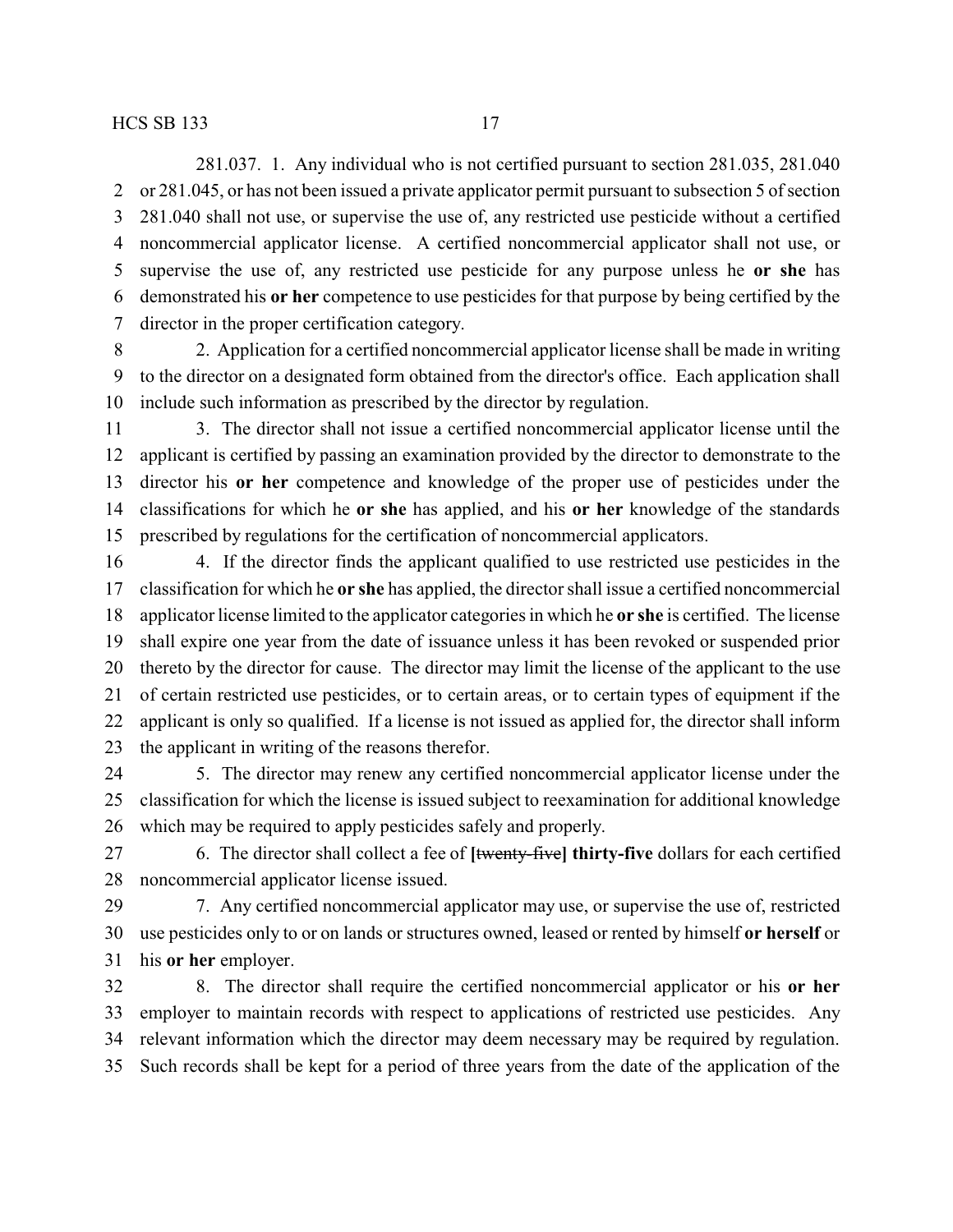pesticide to which such records refer, and the director shall, upon request in writing, be furnished

with a copy of such records by any certified noncommercial applicator or his **or her** employer.

 9. Every certified noncommercial applicator shall display his **or her** license in a prominent place at the site, location or office from which he **or she** will operate as a certified noncommercial applicator; that place, location or office being at the address printed on the license.

 10. Every certified noncommercial applicator who changes the address from which he **or she** will operate as a certified noncommercial applicator shall immediately notify the director. The director shall immediately issue a revised license upon which shall be printed the changed address. The director shall not collect a fee for the issuance of a revised license. The expiration date of the revised license shall be the same as the expiration date for the original license.

281.038. 1. After July 1, 1990, no individual working under the direct supervision of a certified commercial applicator shall determine the need for the use of any pesticide nor use any pesticide in categories as specified by regulation, unless and until the individual has met the requirements of this chapter.

 2. Application for a pesticide technician's license shall be made in writing to the director on a designated form obtained from the director's office. Each application shall include such information as prescribed by the director by regulation and shall be received by the director within forty-five days of employment of the pesticide technician or pesticide technician trainee.

 3. The director shall not issue a pesticide technician's license until the individual has demonstrated his **or her** competence by completion of an approved training program to the satisfaction of the director.

 4. The director may renew any pesticide technician's license under the classification for which that applicant is licensed subject to completion of an additional approved training program to the satisfaction of the director as prescribed by regulation.

 5. The director shall collect a fee of **[**twenty-five**] thirty-five** dollars for each pesticide technician license issued.

 6. If the director finds the applicant qualified to use pesticides in the classification for which application has been made, the director shall issue a pesticide technician's license limited to the classifications for which he **or she** is qualified, which shall expire one year from date of issuance unless it has been revoked or suspended prior thereto by the director for cause. The director may limit the license of the applicant to the use of certain pesticides, or to certain areas, or to certain types of equipment if the applicant is only so qualified. If a license is not issued as applied for, the director shall inform the applicant in writing of the reasons for such denial of license.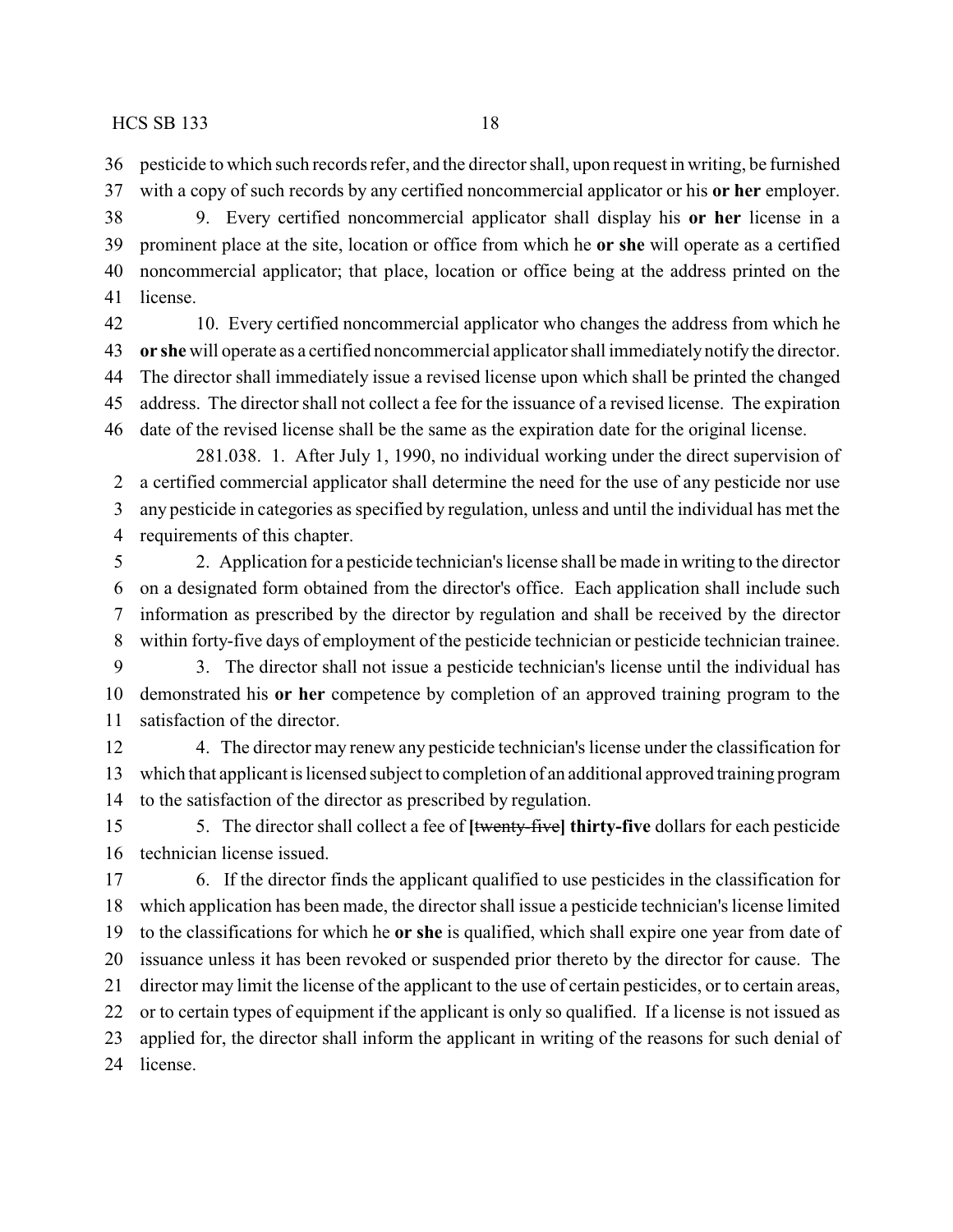281.050. 1. No individual shall act in the capacity of a pesticide dealer or shall engage in the business of, advertise as, or assume to act as a pesticide dealer unless he **or she** has obtained a license from the director which shall expire one year from date of issuance. An individual shall be required to obtain a license for each location or outlet from which such pesticides are distributed, sold, held for sale, or offered for sale at retail or wholesale direct to the end user. Pesticide dealers may be designated by the director as agents of the state for the purpose of issuing permits for restricted use pesticides to private applicators.

 2. Application for a pesticide dealer's license shall be made on a designated form obtained from the director's office. The director shall collect a fee of **[**twenty-five**] thirty-five** dollars for the issuance of each license. The provisions of this section shall not apply to a pesticide applicator who sells pesticides only as an integral part of his **or her** pesticide application service when such pesticides are dispensed only through apparatuses used for such pesticide applications. The provisions of this section shall not apply to any federal, state, or county agency which provides pesticides for its own programs.

 3. Each applicant shall satisfy the director as to his **or her** knowledge of the laws and regulations governing the use and sale of pesticides and his **or her** responsibility in carrying on the business of a pesticide dealer. Each licensed pesticide dealer shall be responsible for insuring that all of his **or her** employees and agents who sell or recommend restricted use pesticides have adequate knowledge of the laws and regulations governing the use and sale of such restricted use pesticides.

 4. Each pesticide dealer shall be responsible for the acts of each person employed by him **or her** in the solicitation and sale of pesticides and all claims and recommendations for use of pesticides. The dealer's license shall be subject to denial, suspension, or revocation after a hearing for any violation of sections 281.010 to 281.115 whether committed by the dealer, or by the dealer's officer, agent or employee.

 5. No pesticide dealer shall sell, give away or otherwise make available any restricted use pesticides to anyone but certified applicators or operators, or to private applicators who have met the requirements of subsection 5 of section 281.040, or to other pesticide dealers, except that pesticide dealers may allow the designated representative of such certified applicators, operators or private applicators to take possession of restricted use pesticides when those restricted use pesticides are purchased by and for use by or under the direct supervision of such certified applicator, operator or private applicator.

 6. The director shall require the pesticide dealer, or his **or her** employer, to maintain books and records with respect to sales of restricted use pesticides. Such relevant information as the director may deem necessary may be specified by regulation. Such records shall be kept for a period of three years from the date of sale of the restricted use pesticide to which such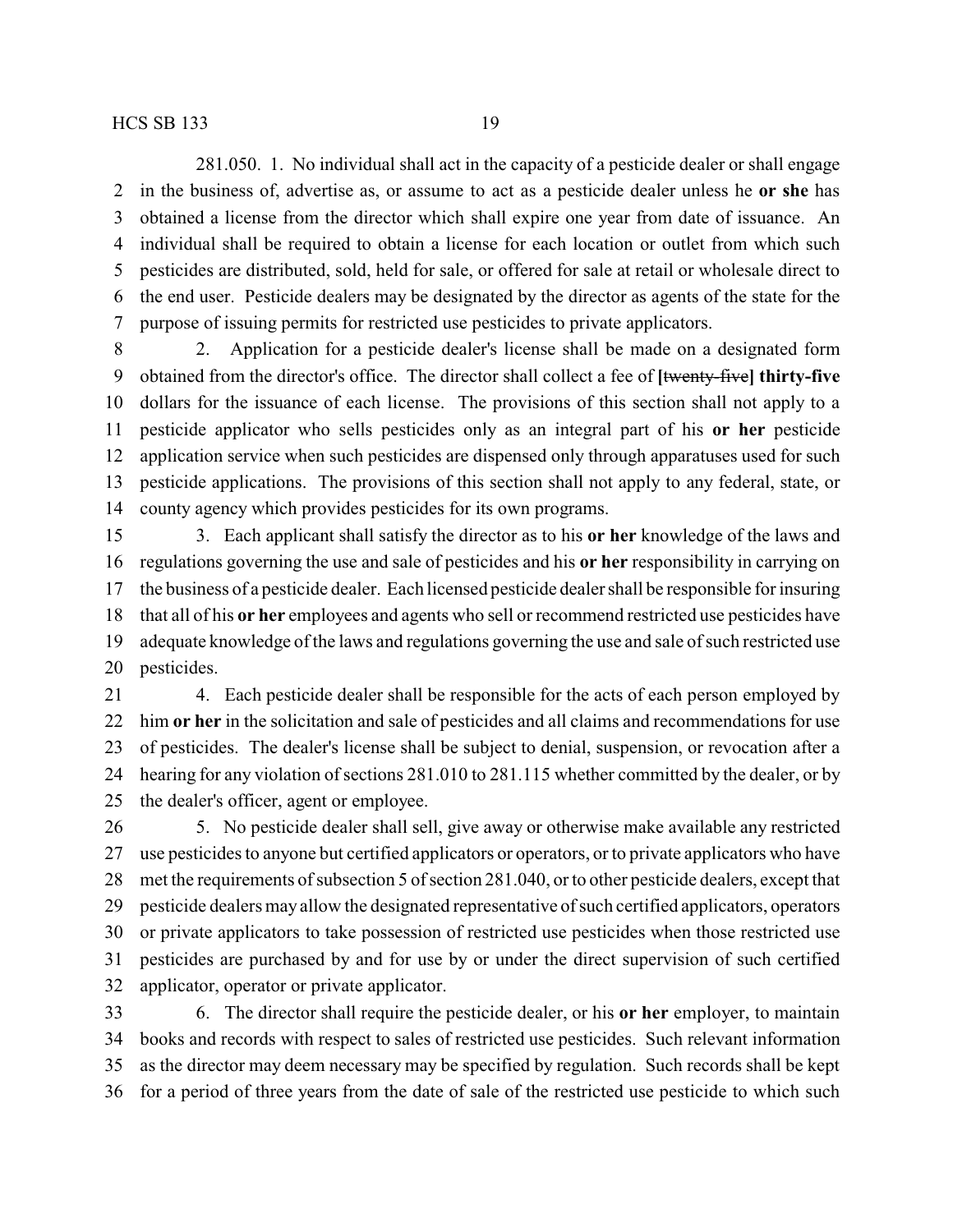records refer, and the director shall upon request in writing be furnished with a copy of such records by any licensed pesticide dealer or his **or her** employer.

 7. Every licensed pesticide dealer who changes his **or her** address or place of business shall immediately notify the director.

281.260. 1. Every pesticide which is distributed, sold, offered for sale or held for sale within this state, or which is delivered for transportation or transported in intrastate commerce or between points within this state through any point outside of this state, shall be registered in the office of the director, and the registration shall be renewed annually.

2. The registrant shall file with the director a statement including:

 (1) The name and address of the registrant and the name and address of the person whose name will appear on the label, if other than the registrant;

(2) The name of the pesticide;

(3) Classification of the pesticide; and

 (4) A complete copy of the labeling accompanying the pesticide and a statement of all claims to be made for it, including directions for use.

 3. The registrant shall pay an annual fee of **[**one**] two** hundred **[**fifty**]** dollars for each product registered in any calendar year or part thereof. The fee shall be deposited in the state treasury to the credit of the agriculture protection fund created in section 261.200 to be used solely to administer the pest and pesticide programs of the department of agriculture. **The director may deposit up to seven percent of the fee in the pesticide education fund under section 281.265.** If the funding exceeds the reasonable costs to administer the programs as set forth herein, the department of agriculture shall reduce fees for all registrants if the fees derived exceed the reasonable cost of administering the pest and pesticide programs of the department of agriculture. All such registrations shall expire on December thirty-first of any one year, unless sooner cancelled. A registration for a special local need pursuant to subsection 6 of this section, which is disapproved by the federal government, shall expire on the effective date of the disapproval.

 4. Any registration approved by the director and in effect on the thirty-first day of December for which a renewal application has been made and the proper fee paid shall continue in full force and effect until such time as the director notifies the applicant that the registration has been renewed, or otherwise denied, in accord with the provisions of subsection **[**8**] 9** of this section. Forms for reregistration shall be mailed to registrants at least ninety days prior to the expiration date.

 5. If the renewal of a pesticide registration is not filed prior to January first of any one year, an additional fee of fifty dollars shall be assessed and added to the original fee and shall be paid by the applicant before the registration renewal for that pesticide shall be issued; provided,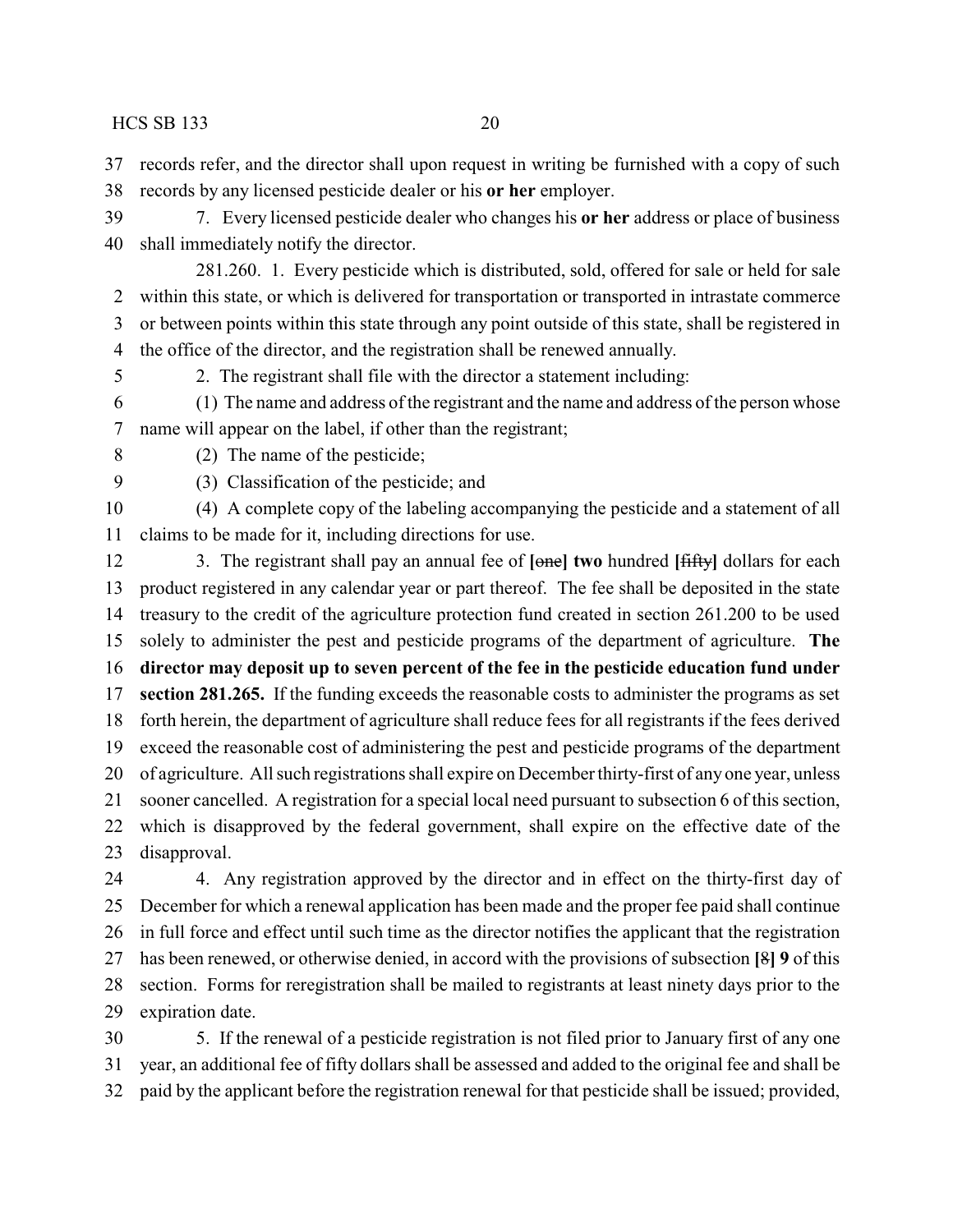that, such additional fee shall not apply if the applicant furnishes an affidavit certifying that he **or she** did not distribute such unregistered pesticide during the period of nonregistration. The payment of such additional fee is not a bar to any prosecution for doing business without proper registry. The fee shall be credited to the agriculture protection fund created under section 261.200 to be used solely to administer the pest and pesticide programs of the department of agriculture. If the funding exceeds the reasonable cost to administer the programs as set forth herein, the department of agriculture shall reduce fees for all registrants if the fees derived exceed the reasonable cost of administering the pest and pesticide programs of the department of agriculture.

 6. Provided the state complies with requirements of the federal government to register pesticides to meet special local needs, the director shall require that registrants comply with sections 281.210 to 281.310 and pertinent federal laws and regulations. Where two or more pesticides meet the requirements of this subsection, one shall not be registered in preference to the other.

 7. The director may require the submission of the complete formula of any pesticide to approve or deny product registration. If it appears to the director that the composition and efficacy of the pesticide is such as to warrant the proposed claims for it and if the pesticide and its labeling and other material required to be submitted complywith the requirements of sections 281.210 to 281.310, he **or she** shall register the pesticide.

8. Provided the state is authorized to issue experimental use permits, the director may:

 (1) Issue an experimental use permit to any person applying for an experimental use permit if he **or she** determines that the applicant needs such permit in order to accumulate information necessary to register a pesticide under sections 281.210 to 281.310. An application for an experimental use permit may be filed at the time of or before or after an application for registration is filed;

 (2) Prescribe terms, conditions, and period of time for the experimental permit which shall be under the supervision of the director;

 (3) Revoke any experimental permit, at any time, if he **or she** finds that its terms or conditions are being violated, or that its terms and conditions are inadequate to avoid unreasonable adverse effects on the environment.

 9. If it does not appear to the director that the pesticide is such as to warrant the proposed claims for it or if the pesticide and its labeling and other material required to be submitted do not comply with the provisions of sections 281.210 to 281.310 or with federal laws, he **or she** shall notify the registrant of the manner in which the pesticide, labeling, or other material required to be submitted fail to comply with sections 281.210 to 281.310 or with federal laws so as to afford the registrant an opportunity to make the necessary corrections. If, upon receipt of such notice,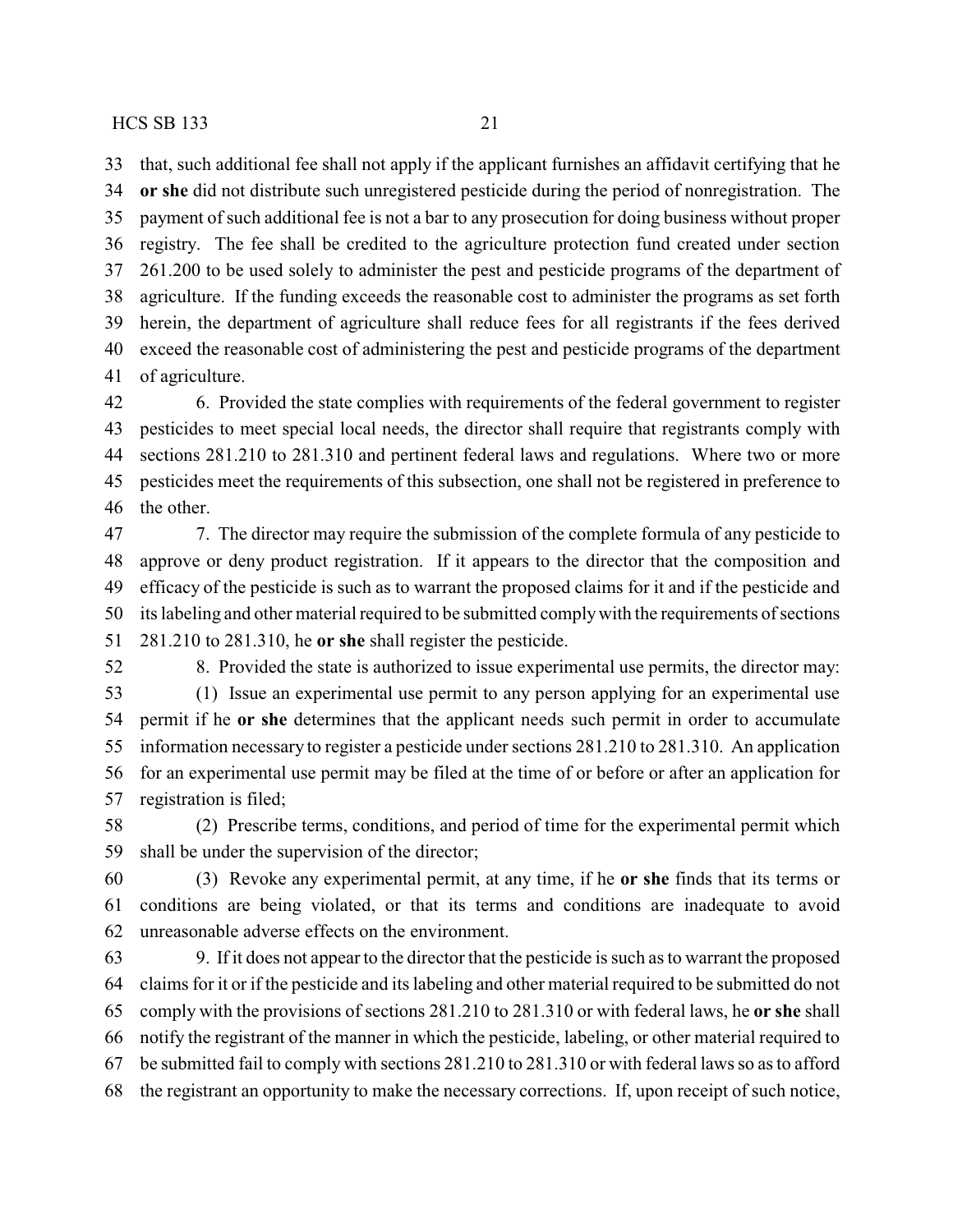the registrant insists that such corrections are not necessary and requests in writing that the pesticide be registered or, in the case of a pesticide that is already registered, that it not be cancelled, the director, within ninety days, shall hold a public hearing to determine if the pesticide in question should be registered or cancelled. If, after such hearing, it is determined that the pesticide should not be registered or that its registration should be cancelled, the director may refuse registration or cancel an existing registration until the required label changes are accomplished. If the pesticide is shown to be in compliance with sections 281.210 to 281.310 and federal laws, the pesticide will be registered. Any appeals resulting from administrative decisions by the director will be taken in accordance with sections 536.100 to 536.140.

 10. Notwithstanding any other provision of sections 281.210 to 281.310, registration is not required in the case of a pesticide shipped from one plant or warehouse within this state to another plant or warehouse within this state when such plants are operated by the same persons.

 11. The director shall not make any lack of essentiality a criterion for denying registration of a pesticide except where none of the labeled uses are present in the state. Where two or more pesticides meet the requirements of sections 281.210 to 281.310, one shall not be registered in preference to the other.

 12. Notwithstanding any other provision of law to the contrary, the director may allow a reasonable period of time for the retailer to dispose of existing stocks of pesticides after the manufacturer or distributor has ceased to register the product with the state. The method of disposal shall be determined by the director.

**281.265. There is hereby created in the state treasury the "Pesticide Education Fund", which shall consist of any moneys or fees appropriated to the fund as well as a portion of any fees collected by the department of agriculture under section 281.260 and deposited by the director that are not otherwise placed in the state treasury to the credit of the agriculture protection fund under section 261.200. The state treasurer shall be custodian of the fund. In accordance with sections 30.170 and 30.180, the state treasurer may approve disbursements. The fund shall be a dedicated fund and, upon appropriation, moneys in the fund shall be used solely to provide funding for pesticide applicator certification programs, pesticide education programs, and pesticide waste and container disposal programs. Notwithstanding the provisions of section 33.080 to the contrary, any moneys remaining in the fund at the end of the biennium shall not revert to the credit of the general revenue fund. The state treasurer shall invest moneys in the fund in the same manner as other funds are invested. Any interest and moneys earned on such investments shall be credited to the fund.**

**[**195.755. A grower may retain seed from each industrial hemp crop to 2 ensure a sufficient supply of seed for that grower for the following year. A grower shall not be required to obtain an agricultural hemp seed production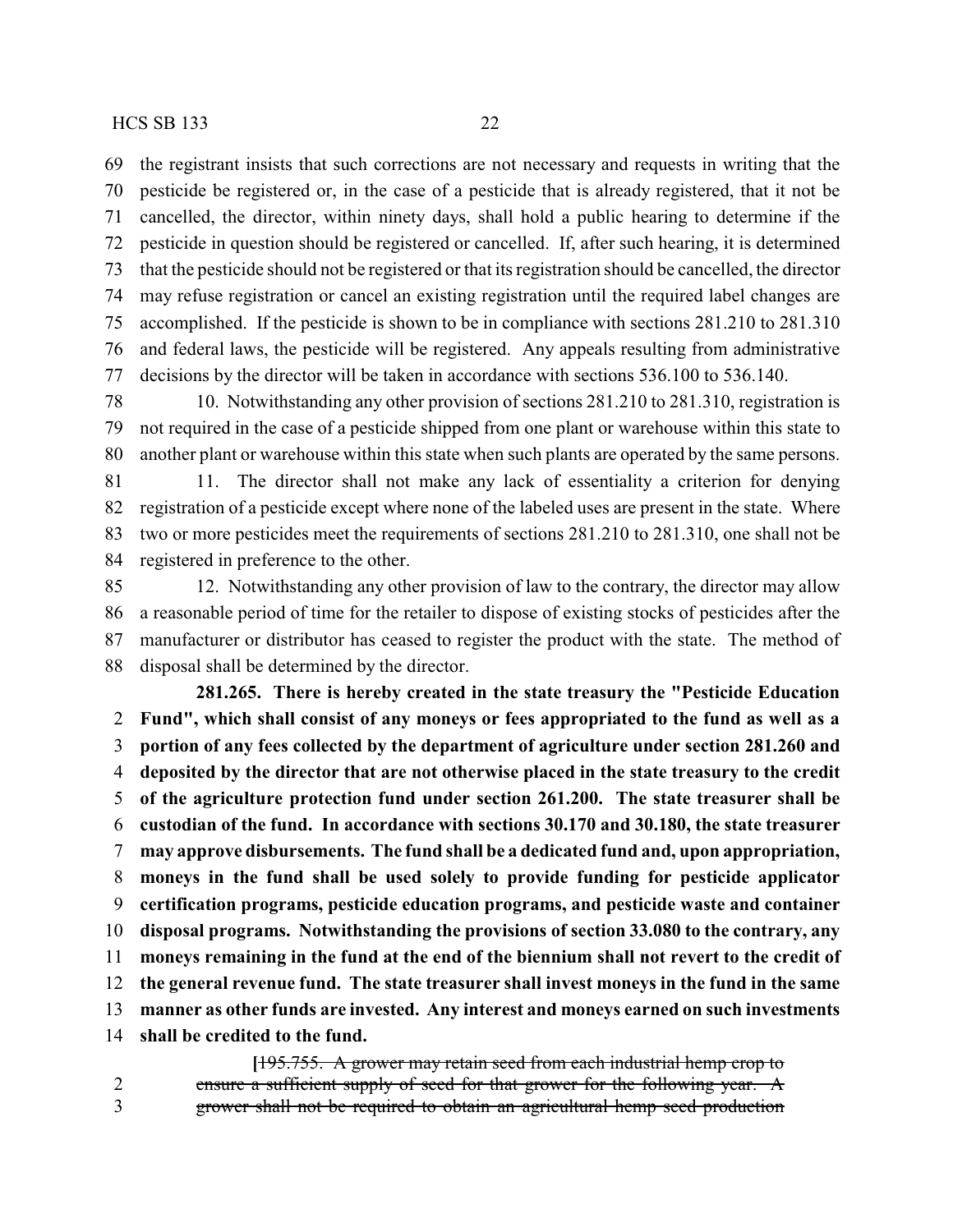| <b>HCS SB 133</b> | 23                                                                                                                                                                   |
|-------------------|----------------------------------------------------------------------------------------------------------------------------------------------------------------------|
| 4                 | permit in order to retain seed for future planting. Any seed retained by a grower                                                                                    |
| 5                 | for future planting shall not be sold or transferred and does not have to meet                                                                                       |
| 6                 | agricultural hemp seed standards established by the department.]                                                                                                     |
| 7                 |                                                                                                                                                                      |
|                   | [195.770. 1. The Missouri Crop Improvement Association, in                                                                                                           |
| $\overline{2}$    | collaboration with the department, may establish and administer a certification                                                                                      |
| 3                 | program for agricultural hemp seed in this state. Participation in the certification                                                                                 |
| 4                 | program shall be voluntary for growers and cultivators of industrial hemp.                                                                                           |
| 5                 | 2. The Missouri Crop Improvement Association, in collaboration with                                                                                                  |
| 6                 | the department, may develop a Missouri heritage seed for industrial hemp. In                                                                                         |
| 7                 | developing a Missouri heritage seed, the department may:                                                                                                             |
| 8                 | (1) Breed, plant, grow, cultivate, and harvest the plant cannabis; and                                                                                               |
| 9                 | (2) Collect seeds from wild cannabis plants.                                                                                                                         |
| 10                |                                                                                                                                                                      |
|                   | [280.005. Sections 280.005 to 280.140 shall be known as the "Missouri                                                                                                |
| $\overline{2}$    | <b>Treated Timber Law".</b>                                                                                                                                          |
| 3                 |                                                                                                                                                                      |
|                   | $[280.010.$ As used in this chapter the following terms mean:                                                                                                        |
| $\overline{2}$    | (1) "Brand", an identification mark assigned to a treated timber producer,                                                                                           |
| 3                 | used to mark treated timber products after treatment;                                                                                                                |
| $\overline{4}$    | $(2)$ "Director", the director of the state department of agriculture;                                                                                               |
| 5                 | (3) "Preservative" includes such chemicals or combination thereof that                                                                                               |
| 6                 | will protect wood or wood products against deterioration or destruction from any                                                                                     |
| 7                 | one or combination of the following: insects, fungi, bacteria, or other                                                                                              |
| 8                 | wood-destroying organisms;                                                                                                                                           |
| 9                 | (4) "Retention of preservatives", the amount of preservative in pounds                                                                                               |
| 10                | per cubic foot or metric equivalent retained in wood after preservative treatment;                                                                                   |
| 11                | (5) "Stop-sale", an administrative order provided by law, restraining the                                                                                            |
| 12                | sale, disposition, and movement of a definite amount of treated timber, of a                                                                                         |
| 13                | specific piece, bundle, charge or shipment if the treated timber is distinguished                                                                                    |
| 14<br>15          | by piece, bundle, charge or shipment;                                                                                                                                |
|                   | (6) "Treated timber", wood or wood products treated by the impregnation                                                                                              |
| 16<br>17          | or application of chemical solutions or chemical mixtures for the purpose of<br>retarding or preventing deterioration or destruction by insects, fungi, bacteria, or |
| 18                |                                                                                                                                                                      |
| 19                | other wood-destroying organisms;<br>(7) "Treated timber dealer", any retail or wholesale place of business                                                           |
| 20                | other than treated timber producers that sells or offers for sale treated timber                                                                                     |
| 21                | products;                                                                                                                                                            |
| 22                | (8) "Treated timber producer", any person, firm or corporation who                                                                                                   |
| 23                | engages in the business of treating timber products with preservatives.                                                                                              |
| 24                |                                                                                                                                                                      |
|                   | [280.020. It shall be unlawful for any treated timber producer to sell or                                                                                            |
| 2                 | offer for sale within the state of Missouri any treated timber unless such treated                                                                                   |
|                   |                                                                                                                                                                      |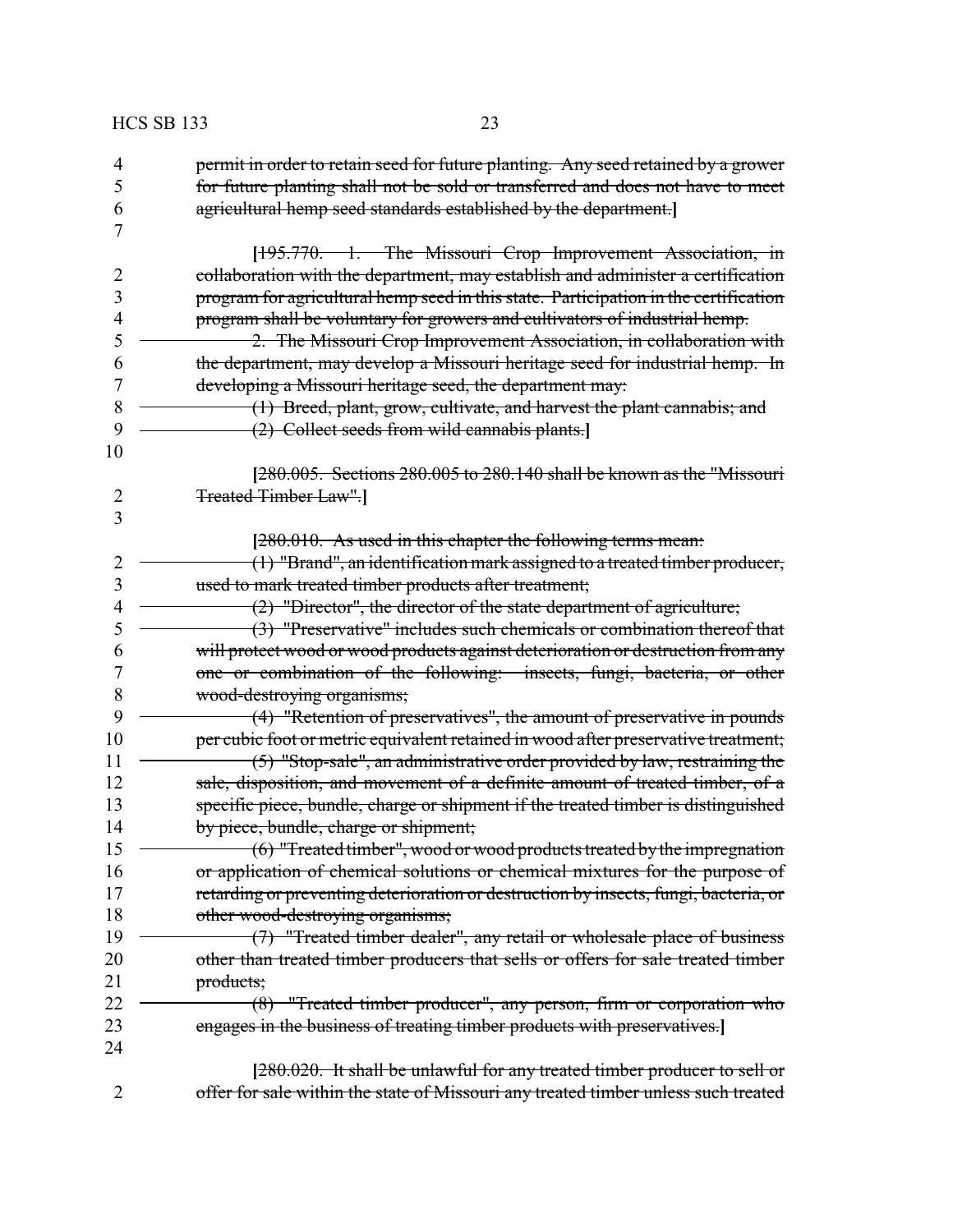| 3              | timber meets the standards for such products as established by the director under    |
|----------------|--------------------------------------------------------------------------------------|
| $\overline{4}$ | the provisions of this chapter.                                                      |
| 5              |                                                                                      |
|                | [280.030. Every treated timber producer shall annually secure a license              |
| $\overline{2}$ | from the director before such treated timber may be sold or offered for sale in the  |
| 3              | state of Missouri. The fee for such treated timber producer license shall be two     |
| $\overline{4}$ | hundred dollars annually. This annual license fee shall also allow the sale of       |
| 5              | treated timber without the additional purchase of the treated timber dealer license  |
| 6              | required by section 280.035.                                                         |
| 7              |                                                                                      |
|                | [280.035. Every treated timber dealer who engages in the business of                 |
| 2              | selling treated timber shall annually secure a license from the director for each    |
| 3              | location or place of business where such sales occur before such treated timber      |
| 4              | may be sold or offered for sale in the state of Missouri by such treated timber      |
| 5              | dealer. The fee for a treated timber dealer license shall be fifteen dollars.        |
| 6              |                                                                                      |
|                | [280.037. Every treated timber dealer before selling or offering for sale            |
| $\overline{2}$ | treated timber in the state of Missouri shall file a license application provided by |
| 3              | the department of agriculture and shall give the following information:              |
| $\overline{4}$ | (1) Company name, address, and telephone number; and                                 |
| 5              | $(2)$ The type of treated timber to be sold.                                         |
| 6              |                                                                                      |
|                | [280.038. 1. No license is transferable. All persons holding a Missouri              |
| 2              | treated timber license shall post the license in a conspicuous place in the place of |
| 3              | business to which it applies. The licensing year shall be twelve months, or any      |
| 4              | fraction thereof beginning on July first and ending June thirtieth. Fees collected   |
| 5              | under sections 280.030 and 280.035 shall constitute a fund for the payment of        |
| 6              | costs of inspection, sampling, and analysis and other expenses necessary for the     |
| 7              | administration of sections 280.005 to 280.145 and shall be deposited in the state    |
| 8              | treasury and credited to the general revenue fund.                                   |
| 9              | 2. If the application for renewal of any treated timber license is not filed         |
| 10             | prior to expiration date in any year, a penalty of fifty percent shall be assessed   |
| 11             | and added to the original fee and shall be paid by the applicant before that         |
| 12             | renewal license shall be issued.]                                                    |
| 13             |                                                                                      |
|                | [280.040. Whenever the director has knowledge that a licensee licensed               |
| $\overline{2}$ | under the provisions of this chapter has violated the provisions of this chapter,    |
| 3              | in order to protect the interest of the public, the director, after hearing, may     |
| $\overline{4}$ | suspend or revoke his license. The licensee shall be notified in writing of the      |
| 5              | violation, date and place of the hearing of suspension or revocation of his          |
| 6              | license.                                                                             |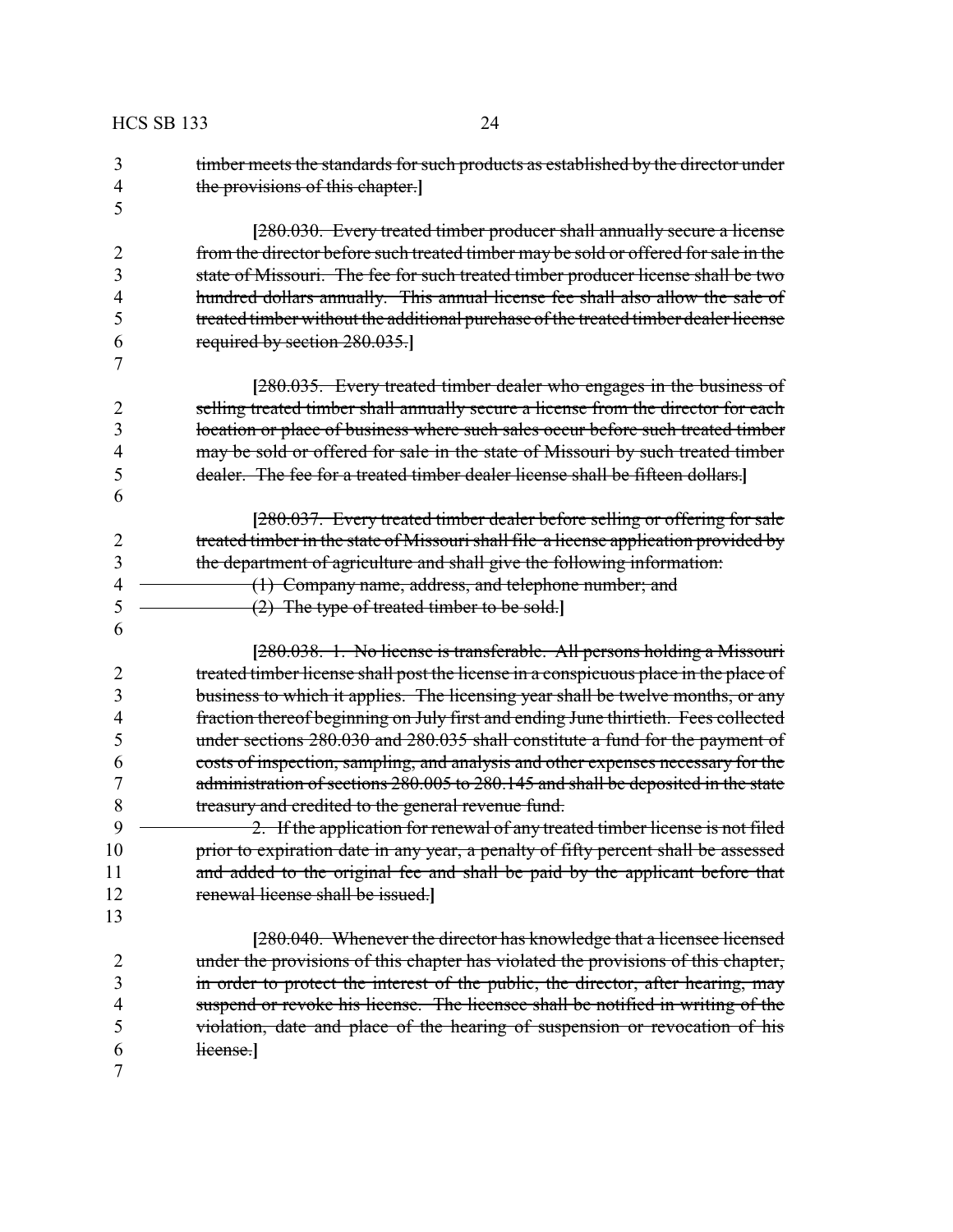|                | [280.050. The director may promulgate rules to establish specifications               |
|----------------|---------------------------------------------------------------------------------------|
| $\overline{2}$ | for wood preservation and treating practices; to prescribe the minimum net            |
| 3              | retention of preservative per cubic foot or metric equivalent of wood in treating     |
| 4              | timber products; to establish branding requirements for treated timber; and to set    |
| 5              | requirements for preservative and product use information to be supplied to           |
| 6              | purchasers. No rule or portion of a rule promulgated under the authority of this      |
| 7              | chapter shall become effective unless it has been promulgated pursuant to the         |
| 8              | provisions of section 536.024.                                                        |
| 9              |                                                                                       |
|                | [280.060. Every treated timber producer chemically treating timber for                |
| $\overline{2}$ | sale or offer for sale in Missouri, whether in state or out of state, shall, before   |
| 3              | selling or offering for sale, file with the director a statement giving the following |
| 4              | information:                                                                          |
| 5              | $(1)$ The type of treatment used in processing the treated timber;                    |
| 6              | (2) The guaranteed net retention of preservative per cubic foot or metric             |
| 7              | equivalent of treated timber.]                                                        |
| 8              |                                                                                       |
|                | [280.070. Treated timber products shall be clearly branded before being               |
| $\overline{2}$ | sold or offered for sale within the state of Missouri as determined by rule. Each     |
| 3              | brand so used must be registered with the director.                                   |
| 4              |                                                                                       |
|                | [280.080. All treated timber being sold or offered for sale within the state          |
| 2              | shall be accompanied by an invoice which shall carry the following information        |
| $\mathfrak{Z}$ | in addition to the price, terms of sale and other information required by the         |
| 4              | purchaser:                                                                            |
| 5              | (1) The type of preservative used in processing treated timber;                       |
| 6              | (2) The guaranteed net retention of preservative per cubic foot or metric             |
| 7              | equivalent of treated wood; and                                                       |
| 8              | (3) Other information determined necessary and prescribed by the                      |
| 9              | director by rule.]                                                                    |
| 10             |                                                                                       |
|                | [280.090. For the purpose of carrying out the provisions and                          |
| 2              | requirements of this chapter and the rules made and notices given pursuant            |
| 3              | thereto, the director or his authorized agents, inspectors or employees may enter     |
| 4              | into or upon any premises during reasonable business hours and open any               |
| 5              | package or container containing or believed to contain treated timber and to take     |
| 6              | reasonable samples for testing purposes of preservatives used or treated products     |
| 7              | being sold or offered for sale. If the director or his authorized agent is denied     |
| 8              | access to any premises, where such access was sought for the purposes set forth       |
| 9              | in this chapter, the director or his authorized agent may apply to a court of         |
| 10             | competent jurisdiction for a search warrant authorizing access to the premises.       |
| 11             | The court may issue a search warrant for the purposes requested upon probable         |
| 12             | cause being shown.]                                                                   |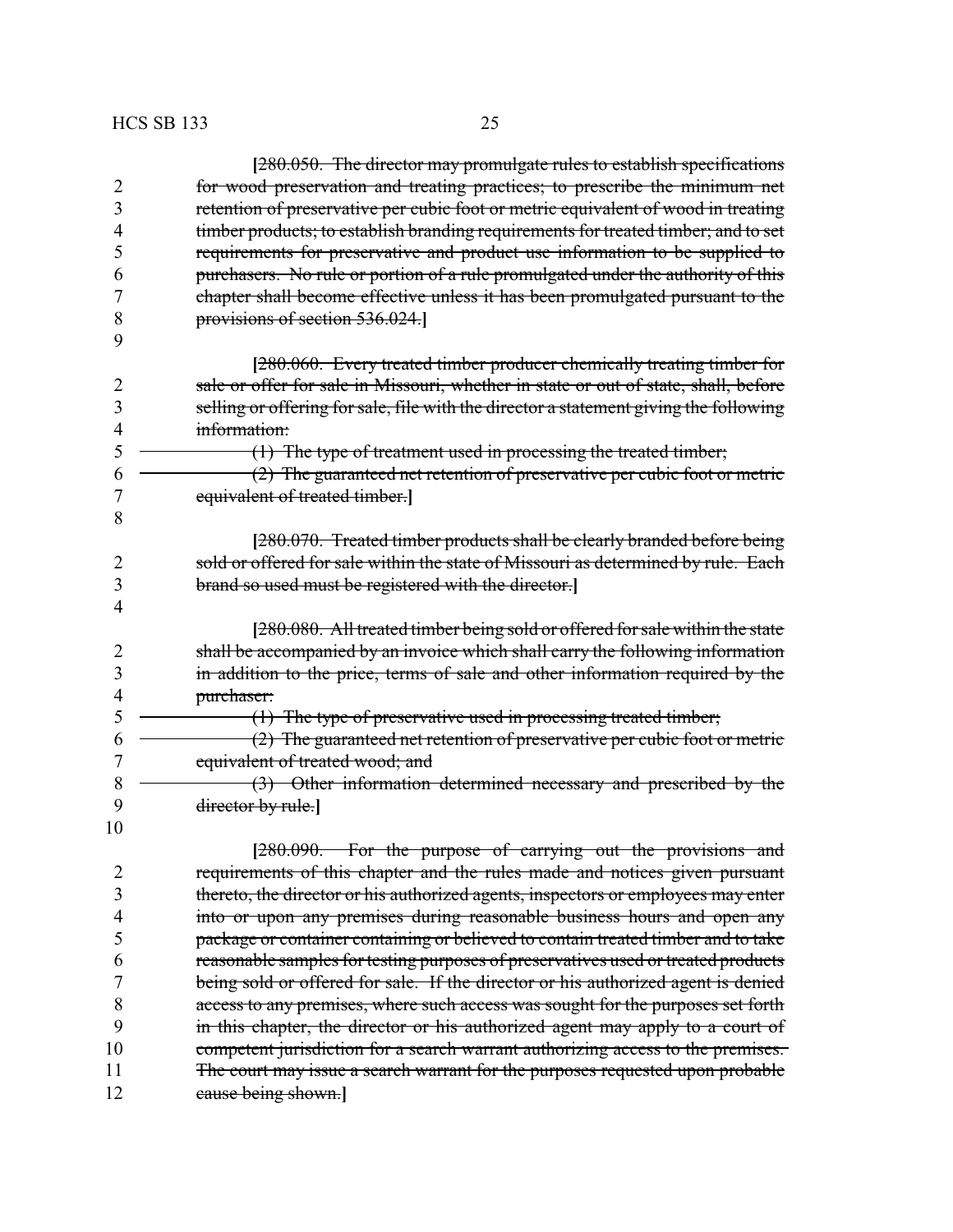|                | [280.095. 1. The director or his authorized agent is authorized to issue               |
|----------------|----------------------------------------------------------------------------------------|
| $\overline{2}$ | and enforce written or printed "stop sale" orders to the owner or custodian of any     |
| 3              | treated timber and to hold those timber products at a designated place when the        |
| 4              | director or his authorized agent finds treated timber being offered for sale in        |
| 5              | violation of any provision of this chapter or rules promulgated pursuant thereto.      |
| 6              | 2. The owner or custodian of the treated timber subject to the "stop sale"             |
| 7              | order may require, and upon request shall be granted, a hearing in the circuit         |
| 8              | court of the city or county in which the products are located to determine whether     |
| 9              | probable cause exists that the statutes or regulations have been violated. The         |
| 10             | hearing shall be granted within three working days of the day of receipt by the        |
| 11             | court of the request for a hearing. The director or his agent shall, at the time of    |
| 12             | the seizure, notify in writing the custodian of the seized treated timber of the right |
| 13             | to a hearing. If the custodian is not the owner of the treated timber, the director    |
| 14             | or his agent shall make reasonable efforts to notify the person holding title to the   |
| 15             | property, as owner, of the seizure and of his right to a hearing.                      |
| 16             | 3. The "stop sale" order shall be effective until the law has been                     |
| 17             | complied with and the treated timber has been released, in writing, by the             |
| 18             | director, or the violations have been otherwise legally disposed of by written         |
| 19             | authority. When the requirements of this chapter and rules promulgated hereto          |
| 20             | have been complied with, the director shall release the treated timber. If             |
| 21             | compliance is not obtained within thirty days, the director may begin, or upon         |
| 22             | request of the owner or custodian shall begin, proceedings for condemnation.           |
| 23             |                                                                                        |
|                | [280.100. Any treated timber being sold or offered for sale in Missouri                |
| 2              | in violation of the provisions of this chapter may be proceeded against in any         |
| 3              | circuit court in any county of the state where it may be found and seized for          |
| 4              | condemnation, provided the offending person, firm or corporation has had               |
| 5              | official warning from the director of the department of agriculture or his             |
| 6              | authorized agent of this or previous violation.                                        |
| 7              |                                                                                        |
|                | [280.110. 1. If any treated timber is condemned, it shall, after entry of              |
| 2              | decree, be disposed of by destruction or sale as the court may direct, and the         |
| 3              | proceeds, if the treated timber is sold, less legal costs and administrative costs     |
| 4              | and civil penalty, shall be paid to the person holding title to the treated timber;    |
| 5              | provided that the treated timber shall not be sold contrary to the provisions of       |
| 6              | sections 280.005 to 280.140; and provided, further, that upon payment of costs         |
| 7              | and execution and delivery of a good and sufficient bond, conditioned that the         |
| 8              | treated timber shall not be disposed of unlawfully, the court may direct that said     |
| 9              | treated timber be delivered to the owner or custodian thereof for retreating or        |
| 10             | disposal, as the case may be.                                                          |
| 11             | If the court orders a condemnation sale to dispose of the treated                      |
| 12             | timber, ten percent of the proceeds or ten thousand dollars, whichever is less,        |
| 13             | shall be paid to the general revenue fund as a civil penalty.]                         |